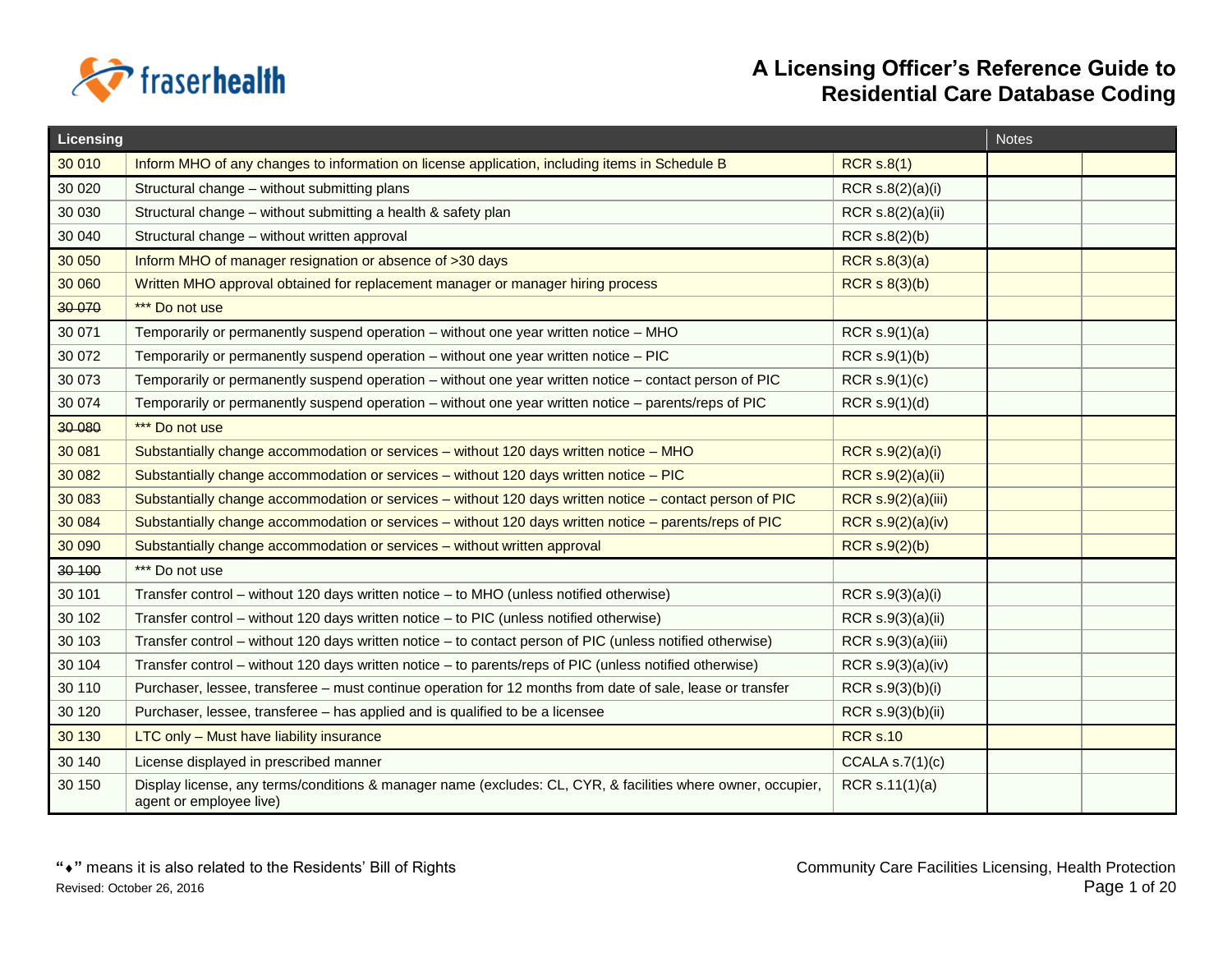

| 30 160 ♦ | Last routine inspection posted (excludes: CL, CYR, & facilities where owner, occupier, agent or employee live)          | RCR s.11(1)(b)          |  |
|----------|-------------------------------------------------------------------------------------------------------------------------|-------------------------|--|
| 30 170   | Advertising identifies type of care being offered                                                                       | <b>RCR s.11(3)</b>      |  |
| 30 180   | During an inspection or investigation - must not obstruct MHO                                                           | RCR s.12(1)(a)          |  |
| 30 190   | During an inspection or investigation - must not withhold, conceal or destroy relevant records or information           | RCR s.12(1)(b)          |  |
| 30 200   | During an investigation - provide plan to ensure health and safety, if requested                                        | <b>RCR s.12(2)</b>      |  |
| 30 210   | Provide type of care as specified on the license                                                                        | RCR $s.46(2)(a)$        |  |
| 30 220   | Number of persons in care within maximum capacity on license                                                            | <b>RCR s.46(2)(b)</b>   |  |
| 30 230   | Only persons 19 years of age or older accommodated in an adult care facility                                            | RCR s.46(2)(c)          |  |
| 30 240   | Regular monitoring of physical environment and provided care & services to ensure regulatory compliance                 | <b>RCR s.61</b>         |  |
| 30 250 ♦ | Rights of adult persons in care - prominently displayed                                                                 | CCALA s.7 $(1)(c.1)(i)$ |  |
| 30 260 ♦ | Rights of adult persons in care - displayed in acceptable manner                                                        | CCALA s.7(1)(c.1)(ii)   |  |
| 30 270 ♦ | Rights of adult persons in care – provided to persons in care, their families & representatives in prescribed<br>manner | CCALA S.7(1)(c.2)       |  |
| 30 280   | Health, safety and dignity of persons in care                                                                           | CCALA s. $7(1)(b)(i)$   |  |

| <b>Physical Facility</b> |                                                                                                              |                    | <b>Notes</b> |
|--------------------------|--------------------------------------------------------------------------------------------------------------|--------------------|--------------|
| 31 010                   | Directional signs, information & assistance meets the needs of persons in care                               | <b>RCR s.13</b>    |              |
| 31 0 20                  | All areas are accessible to persons in care with mobility issues                                             | <b>RCR s.14(1)</b> |              |
| 31 030                   | LTC only - Hallways are at least 1.83 m wide                                                                 | RCR s.14(2)        |              |
| 31 040                   | Controls for signaling devices, lights & elevators are easy to use & accessible                              | RCR s.14(3)        |              |
| 31 050                   | Windows - if required for health & safety, are secured (exception: emergency exits that are window-accessed) | RCR s.15(1)        |              |
| 31 060                   | Bedrooms, bathrooms, common rooms - Temperature, is safe and comfortable                                     | <b>RCR s.16(1)</b> |              |
| 31 070                   | Bedrooms, bathrooms, common rooms - Lighting, sufficient for use                                             | RCR $s.16(2)(a)$   |              |
| 31 080                   | Bedrooms, bathrooms, common rooms - Lighting, sufficient for health & safety                                 | RCR s.16(2)(b)     |              |
| 31 090                   | Lighting & temperature - room intended for private use meets needs & preferences                             | RCR s.16(3)        |              |
| 31 100                   | Hot water - accessible to persons in care does not exceed 49°C                                               | <b>RCR s.17</b>    |              |
| 31 110                   | Telephones - conveniently located telephone with a private line is provided                                  | <b>RCR s.18(a)</b> |              |
| 31 1 20                  | Telephones - adaptations are provided to meet the needs                                                      | <b>RCR s.18(b)</b> |              |
| 31 130                   | Telephones – accessible at all times                                                                         | <b>RCR s.18(c)</b> |              |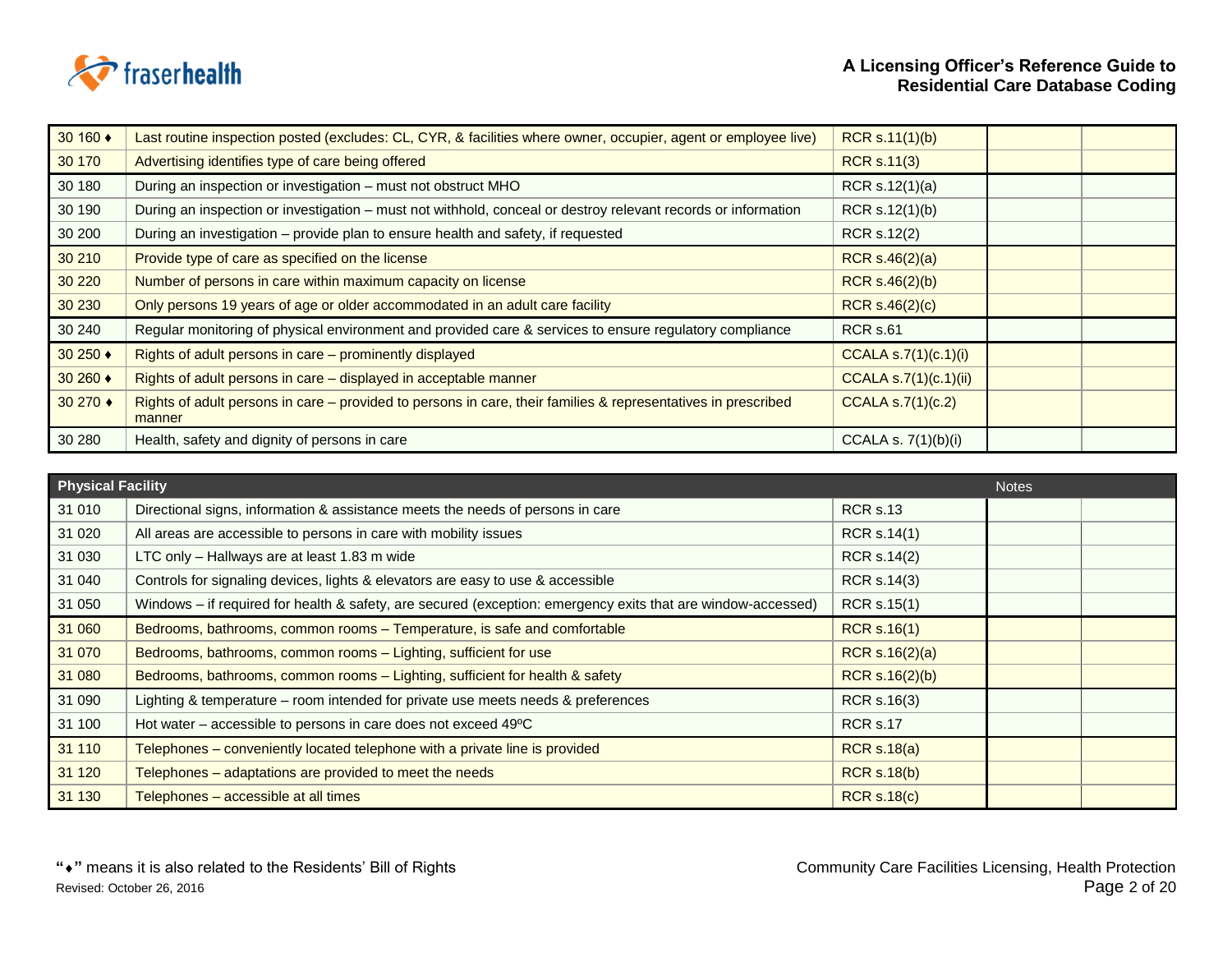

| 31 140  | Monitoring, signaling devices – is appropriate to ensure health & safety and meets needs (if required)                       | RCR s.19(1)(a)        |  |
|---------|------------------------------------------------------------------------------------------------------------------------------|-----------------------|--|
| 31 150  | Monitoring, signaling devices - identifies location to employees                                                             | RCR s.19(1)(b)        |  |
| 31 160  | Monitoring, signaling devices - signals need for assistance                                                                  | RCR s.19(1)(c)        |  |
| 31 170  | Communication devices & other means – provided & appropriate to the needs of persons in care                                 | RCR s.19(2)(a)        |  |
| 31 180  | Communication devices & other means - enable communication of needs to employees                                             | RCR s.19(2)(b)        |  |
| 31 190  | Communication devices & other means - enable employees to communicate with each other regarding needs<br>of persons in care  | RCR s.19(2)(c)        |  |
| 31 200  | Electronic surveillance use posted in prominent location                                                                     | RCR s.19(3)           |  |
| 31 210  | Emergency equipment (for <7 in care) - appropriate interconnected smoke alarms located in bedrooms &<br>hallways to bedrooms | <b>RCR s.20(a)</b>    |  |
| 31 2 20 | Emergency equipment (for <7 in care) - sprinklers conform to BC Building code                                                | <b>RCR s.20(b)</b>    |  |
| 31 230  | Emergency equipment (for <7 in care) – automatic emergency lighting for 30 minutes in hallways & stairs                      | <b>RCR s.20(c)</b>    |  |
| 31 240  | Equipment & furnishings – meets needs of persons in care                                                                     | <b>RCR s.21(a)</b>    |  |
| 31 250  | Equipment & furnishings - compatible with health/safety/dignity                                                              | <b>RCR s.21(b)</b>    |  |
| 31 260  | Equipment & furnishings - maintained in good state of repair                                                                 | <b>RCR s.21(c)</b>    |  |
| 31 270  | Equipment & furnishings - maintained in safe and clean condition                                                             | RCR s.21(d)           |  |
| 31 280  | Rooms & common areas - well ventilated                                                                                       | RCR s.22(1)(a)        |  |
| 31 290  | Rooms & common areas - maintained in good state of repair                                                                    | RCR s.22(1)(b)        |  |
| 31 300  | Rooms & common areas - maintained in a safe and clean condition                                                              | RCR s.22(1)(c)        |  |
| 31 310  | Emergency exits – not obstructed or secured to hinder exit in emergency                                                      | RCR s.22(2)           |  |
| 31 320  | Regularly inspect & maintain - rooms, common areas, emergency exits, equipment, monitoring/signaling<br>devices              | RCR s.22(3)           |  |
| 31 330  | Smoking – only persons in care smoke on the premises                                                                         | <b>RCR s.23(a)</b>    |  |
| 31 340  | Smoking - employees do not smoke while supervising persons in care                                                           | <b>RCR s.23(b)</b>    |  |
| 31 350  | Smoking - supervised if necessary for safety of person in care                                                               | <b>RCR s.23(c)</b>    |  |
| 31 360  | Weapons - not permitted on premises                                                                                          | <b>RCR s.24</b>       |  |
| 31 370  | Separate bedroom for each persons in care                                                                                    | <b>RCR s.25(1)</b>    |  |
| 31 380  | Bedroom occupancy - less than 5% of max. capacity are double occupancy                                                       | <b>RCR s.25(2)(a)</b> |  |
| 31 390  | Bedroom occupancy - double occupancy screened for privacy/dignity                                                            | RCR s.25(2)(b)        |  |
| 31 400  | Bedroom occupancy - measures in place to protect health, safety, personal comfort & dignity                                  | <b>RCR s.25(2)(c)</b> |  |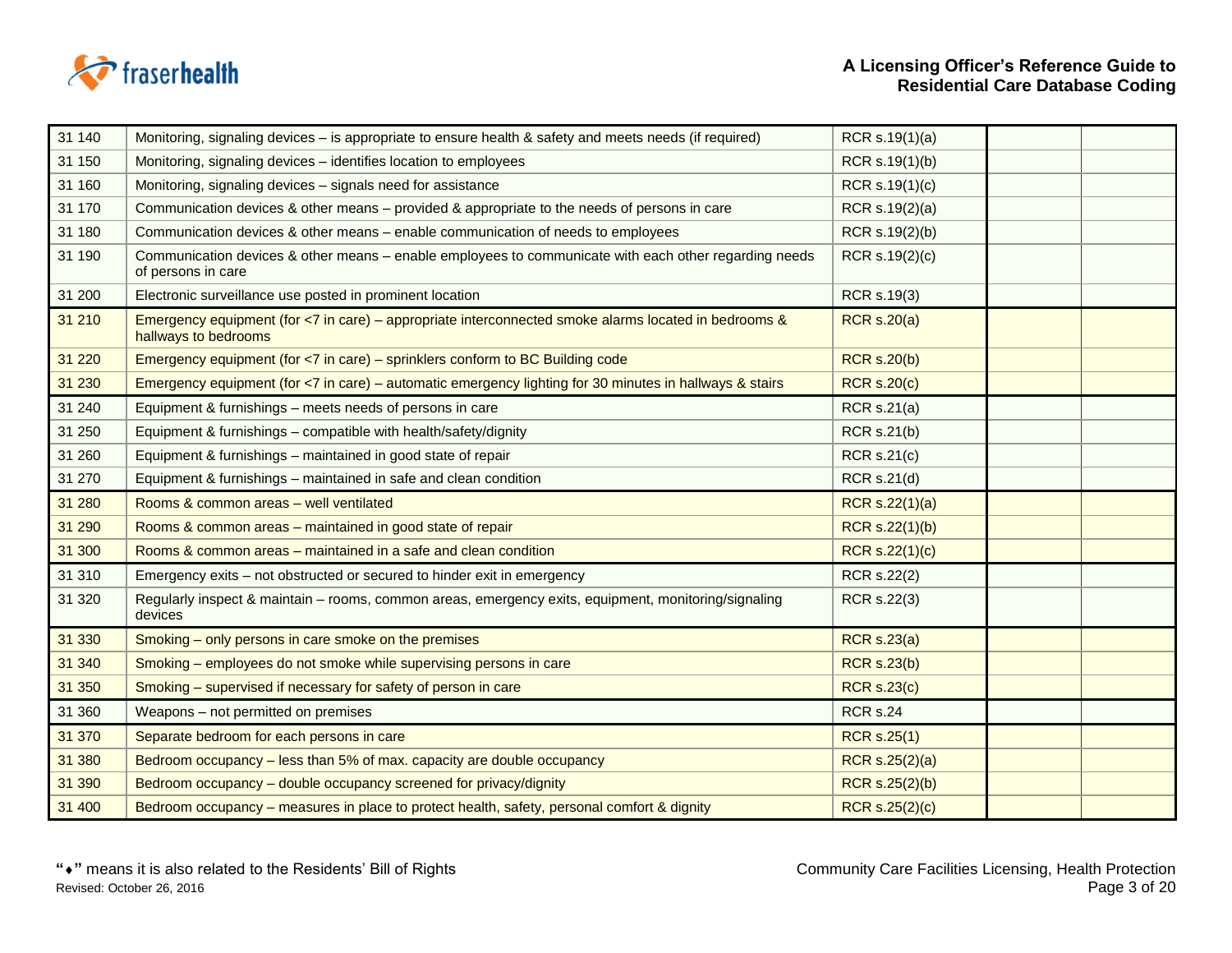

 $\overline{a}$ 

| 31 410   | Bedroom occupancy – plan in place for transfers to separate bedrooms if requested                                                 | RCR s.25(2)(d)     |  |
|----------|-----------------------------------------------------------------------------------------------------------------------------------|--------------------|--|
| 31 4 20  | Bedroom occupancy - child/youth >6 yrs share bedroom with same gender                                                             | RCR s.25(3)        |  |
| 31 430   | Bedroom requirements - meets the needs & provides health/safety/dignity                                                           | <b>RCR s.26(1)</b> |  |
| 31 440   | Bedrooms - directly accessible from a hallway                                                                                     | <b>RCR s.26(2)</b> |  |
| 31 450   | Bedrooms - if requested, and safe, an entrance door, lockable from the inside                                                     | <b>RCR s.26(3)</b> |  |
| 31 460   | Bedrooms – locked entrance; in an emergency, can be to unlocked from the outside                                                  | <b>RCR s.26(4)</b> |  |
| 31 470   | Bedroom floor space – single occupancy for mobile person, 8 $m2$                                                                  | RCR s.27(1)(a)     |  |
| 31 480   | Bedroom floor space – single occupancy with mobility issue, $11\text{m}^2$                                                        | RCR s.27(1)(b)     |  |
| 31 490   | Bedroom floor space – double occupancy for mobile persons, 14 $m2$                                                                | RCR s.27(1)(c)     |  |
| 31 500   | Bedroom floor space – double occupancy with mobility issue(s), 18 $m^2$                                                           | RCR s.27(1)(d)     |  |
| 31 510   | Bedroom floor space - excludes entrance, entrance door swing, closets, wardrobes, fixed furniture or<br>bathrooms                 | RCR s.27(2)        |  |
| 31 520   | Bedroom windows - provides natural light & coverings to block light/protect privacy                                               | <b>RCR s.28(1)</b> |  |
| 31 530   | Bedroom windows - easily opened unless risk to health/safety/dignity or air conditioning or mechanical<br>ventilation             | <b>RCR s.28(2)</b> |  |
| 31 540   | Bedroom windows - provide visibility to outside if non-ambulatory                                                                 | <b>RCR s.28(3)</b> |  |
| 31 550   | Bedroom furnishings – provided at no cost, includes safe, secure place for valuables                                              | RCR s.29(1)(a)     |  |
| 31 560   | Bedroom furnishings – provide a closet/wardrobe, measuring $\geq 0.50$ m <sup>2</sup>                                             | RCR s.29(1)(b)     |  |
| 31 570 ♦ | Bedroom furnishings - unless unsuitable, allow to bring & keep furniture, ornaments, or personal possessions<br>in bedroom        | RCR s.29(2)        |  |
| 31 580   | Bathrooms - lockable door can be unlocked from outside in an emergency                                                            | <b>RCR s.30(a)</b> |  |
| 31 590   | Bathrooms - slip resistant material in bathtub and /shower                                                                        | <b>RCR s.30(b)</b> |  |
| 31 600   | Bathrooms – convenient/secure grab bars beside toilet/bathtub/shower to meet needs/preferences                                    | <b>RCR s.30(c)</b> |  |
| 31 610   | Bathrooms - equipment necessary to protect health/safety/dignity                                                                  | <b>RCR s.30(d)</b> |  |
| 31 620   | Bathrooms - provide one washbasin and toilet per 3 persons (excludes: LTC)                                                        | <b>RCR s.31(a)</b> |  |
| 31 630   | Bathrooms - provide one bathtub or shower per 4 persons (excludes: LTC)                                                           | <b>RCR s.31(b)</b> |  |
| 31 640   | LTC only - Bathing facilities meet requirements for the number of persons in care on a floor or wing                              | <b>RCR s.32(a)</b> |  |
| 31 650   | LTC only - Washbasin & toilet facilities next to each dining, lounge, recreation areas appropriate to needs of<br>persons in care | RCR s.32(b)        |  |
| 31 660   | LTC only - Washbasin & toilet in each bedroom                                                                                     | <b>RCR s.32(c)</b> |  |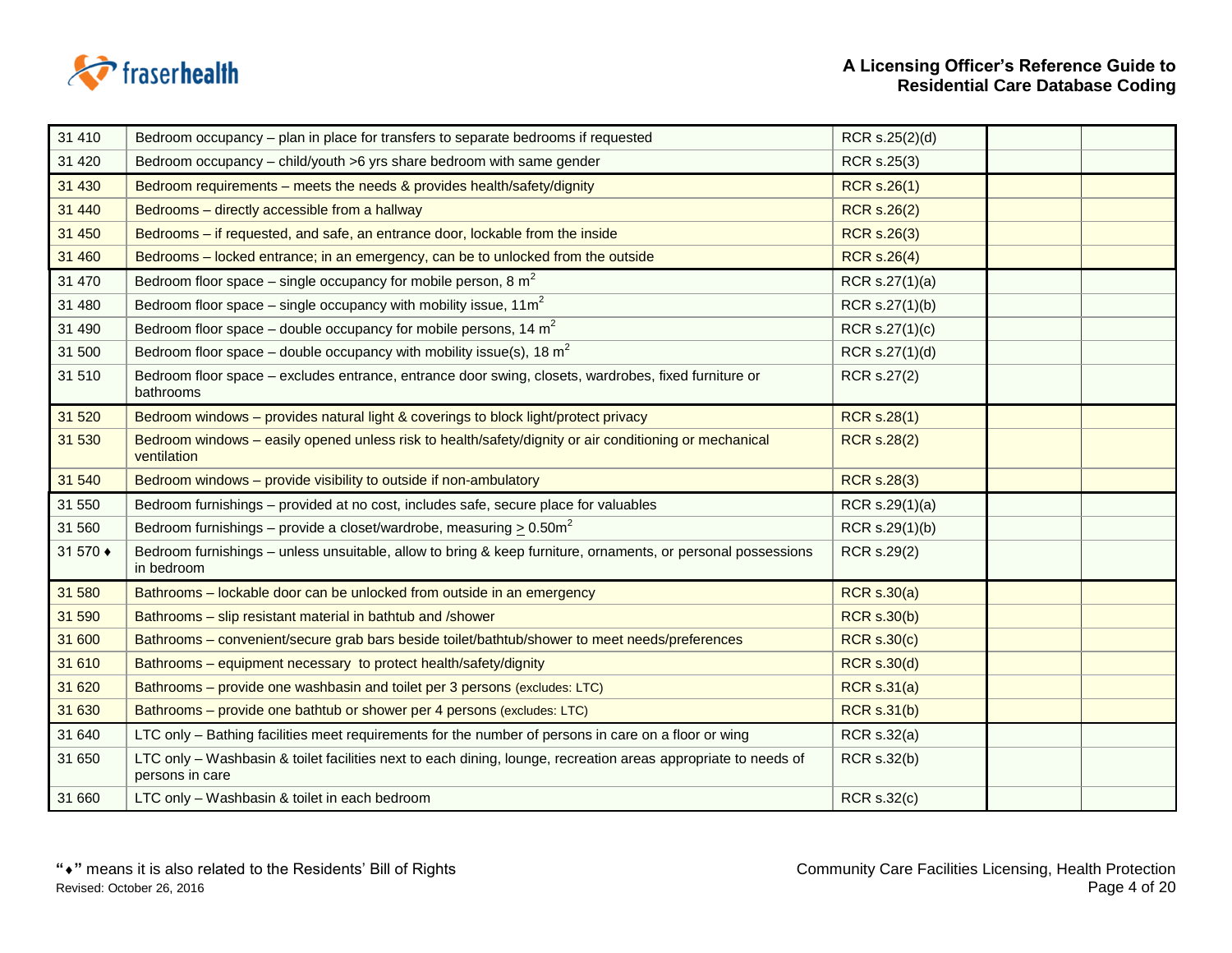

| 31 670 | Dining area - sufficient seating for all persons in care                                                    | <b>RCR s.33(a)</b>    |  |
|--------|-------------------------------------------------------------------------------------------------------------|-----------------------|--|
| 31 680 | Dining area – provides at least $2m^2$ per person in care                                                   | <b>RCR s.33(b)</b>    |  |
| 31 690 | Dining area - sufficient tables for persons in wheelchairs                                                  | <b>RCR s.33(c)</b>    |  |
| 31 700 | Lounges meets space requirements and is furnished/comfortable (excludes: LTC)                               | RCR s.34(1)           |  |
| 31 710 | LTC only - Lounges meets space requirements and is furnished/comfortable                                    | RCR s.34(2)(a)        |  |
| 31 720 | LTC only - Area for recreational activities suitably equipped/furnished & meets space requirements          | RCR s.34(2)(b)        |  |
| 31 730 | Lounge / Recreational facilities - are accessible at all times                                              | RCR s.34(3)           |  |
| 31 740 | Designated work areas - administrative/staff areas are appropriately furnished & equipped                   | RCR s.35(1)(a)        |  |
| 31 750 | Designated work areas - safe, secure areas for medications & records provided                               | <b>RCR s.35(1)(b)</b> |  |
| 31 760 | Designated work areas - safe, secure, adequate storage for cleaning agents, chemicals & hazardous materials | RCR s.35(1)(c)        |  |
| 31 770 | Designated work areas – separate areas for clean & soiled clothes, bedding & other articles                 | RCR s.35(1)(d)        |  |
| 31 780 | Designated work areas - slip resistant floor in laundry area used by persons in care                        | RCR s.35(2)(a)        |  |
| 31 790 | Designated work areas - laundry area inaccessible if not used by person in care                             | RCR s.35(2)(b)        |  |
| 31 800 | Outside activity areas – meets space requirement of 1.5 $m^2$ per person in care                            | RCR s.36(1)(a)        |  |
| 31 810 | Outside activity areas - includes surfaced patio                                                            | RCR s.36(1)(b)        |  |
| 31 820 | Outside activity areas – has comfortable seating & shelter from elements                                    | RCR s.36(1)(c)        |  |
| 31 830 | Outside activity areas - is secured by a fence or other means if required for health or safety              | RCR s.36(2)           |  |
| 31 840 | Communication equipment - is reliable & accessible to all staff in an emergency                             | <b>RCR s.51(5)</b>    |  |
| 31 850 | LTC only - Weekly menus are displayed in each dining area                                                   | RCR s.62(4)           |  |
| 31 860 | Medication - medications are at all times safely & securely stored                                          | RCR s.69(3)(a)        |  |
| 31 870 | Medication - safe/secure storage area for self-administered medication is provided                          | RCR s.69(3)(b)(i)     |  |
| 31 880 | Medication - all self-administered medication is stored in the safe/secure area provided                    | RCR s.69(3)(b)(ii)    |  |
| 31 890 | Health, safety and dignity of persons in care                                                               | CCALA s. 7(1)(b)(i)   |  |

| <b>Staffing</b> |                                                                                                               |                  | <b>Notes</b> |  |
|-----------------|---------------------------------------------------------------------------------------------------------------|------------------|--------------|--|
| 32 010          | Character & skill – criminal record checks obtained for employees (as per CRRA)                               | RCR $s.37(1)(a)$ |              |  |
| 32 0 20         | Character & skill – character references are obtained for employees                                           | RCR s.37(1)(b)   |              |  |
| 32 030          | Character & skill – record of work history is obtained for employees                                          | RCR S.37(1)(c)   |              |  |
| 32 040          | Character & skill – copies of diplomas, certificates & evidence of training/skills are obtained for employees | RCR s.37(1)(d)   |              |  |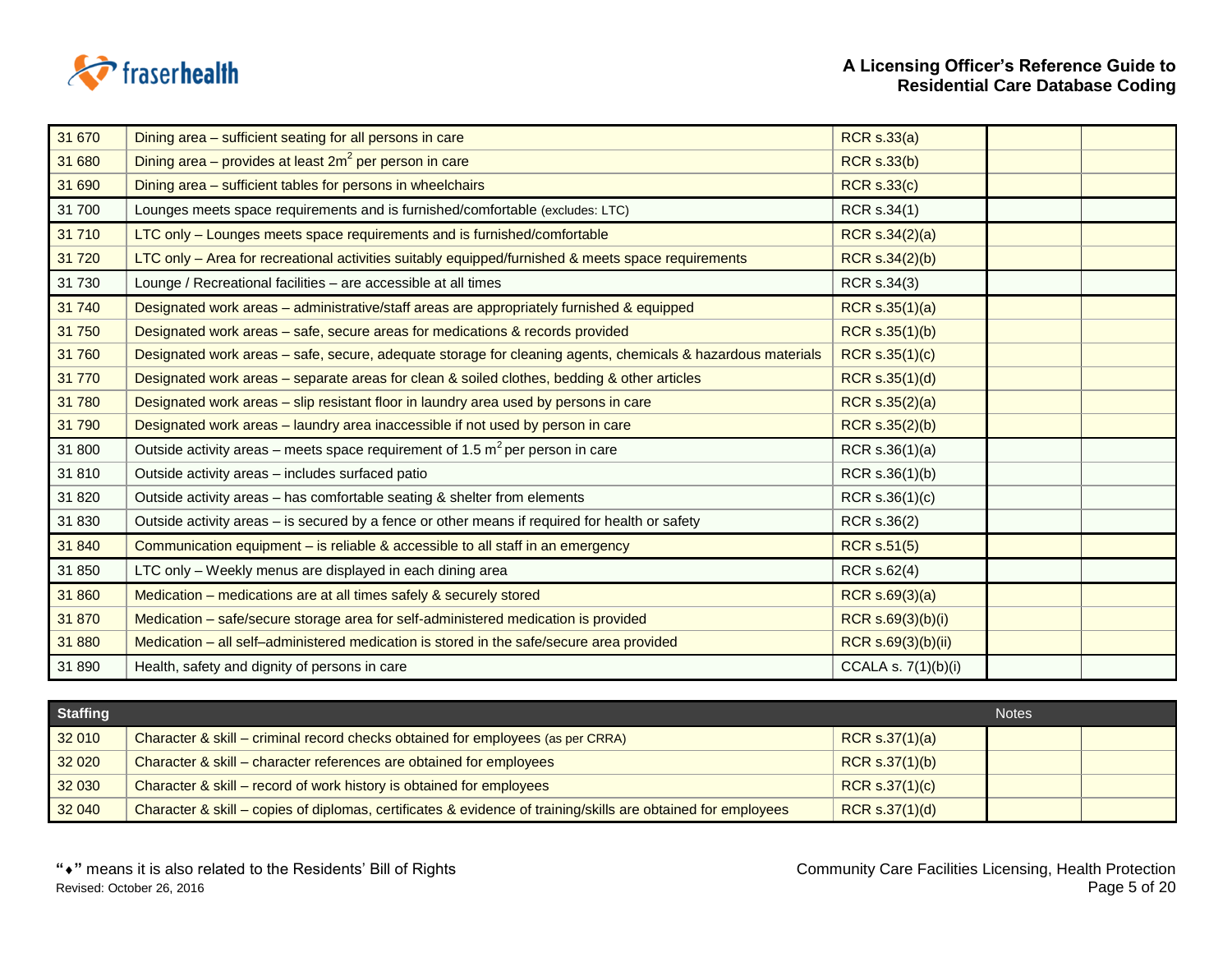

| 32 050   | Character & skill – evidence of compliance with BC's immunization & tuberculosis program is obtained for the<br>manager & employees                                   | RCR s.37(1)(e)     |  |
|----------|-----------------------------------------------------------------------------------------------------------------------------------------------------------------------|--------------------|--|
| 32 060   | Character & skill - manager & employees assessed to be of good character                                                                                              | RCR s.37(2)(a)     |  |
| 32 070   | Character & skill – manager & employee possess the personality, ability & temperament required                                                                        | RCR s.37(2)(b)     |  |
| 32 080   | Character & skill – manager & employees possess the training, experience and demonstrate the skills to carry<br>out assigned duties                                   | RCR s.37(2)(c)     |  |
| 32 081   | Volunteer - CRC                                                                                                                                                       | RCR s.37(3)(a)     |  |
| 32 082   | Volunteer - character references                                                                                                                                      | RCR s.37(3)(b)     |  |
| 32 083   | Volunteer - evidence of compliance with immunization and TB programs                                                                                                  | RCR s.37(3)(c)     |  |
| 32 090   | Child/Youth Residential only - No person >12 yrs of age, ordinarily present at facility unless of good character<br>& completed a criminal record check (as per CRRA) | <b>RCR s.38</b>    |  |
| 32 100   | Employee performance – regular reviews completed to ensure compliance with regulations                                                                                | RCR $s.40(1)(a)$   |  |
| 32 110   | Employee performance – regular reviews to ensure competence for assigned duties                                                                                       | RCR s.40(1)(b)     |  |
| 32 120   | Employees – have necessary training/experience or demonstrated competence to carry out assigned duties                                                                | RCR s.40(3)        |  |
| 32 130   | Adult employee designated to act as manager during manager's temporary absences                                                                                       | RCR s.41(1)        |  |
| 32 140   | Qualified employee designated - to supervise employees providing care                                                                                                 | RCR $s.41(2)(a)$   |  |
| 32 150   | Qualified employee designated - to coordinate & monitor care                                                                                                          | RCR s.41(2)(b)     |  |
| 32 160   | Qualified employee designated - to manage unusual situations or emergencies coordinate & monitor care                                                                 | RCR s.41(2)(c)     |  |
| 32 170   | Sufficient number & pattern of trained & experienced employees at all times - to meet needs                                                                           | RCR s.42(1)(a)     |  |
| 32 180   | Sufficient number & pattern of trained & experienced employees at all times - to assist with activities of daily living                                               | RCR s.42(1)(b)     |  |
| 32 190   | Appropriate supervision of persons in care when outside the facility is provided, if required                                                                         | <b>RCR s.42(2)</b> |  |
| 32 200   | Employees are available at all times who can effectively communicate with persons in care                                                                             | <b>RCR s.42(3)</b> |  |
| 32 210   | Employee with valid first aid & CPR $-$ as per schedule C is accessible at all times                                                                                  | RCR s.43(1)(a)     |  |
| 32 2 2 0 | Employee with valid first aid & CPR – is knowledgeable of persons in care medical conditions                                                                          | RCR s.43(1)(b)     |  |
| 32 230   | Employee with valid first aid & CPR - can effectively communicate with emergency personnel                                                                            | RCR s.43(1)(c)     |  |
| 32 240   | First aid supplies are readily accessible at all times, including when off the premises                                                                               | <b>RCR s.43(2)</b> |  |
| 32 250   | Employees responsible for food preparation/service have necessary experience, competence & training                                                                   | RCR s.44(1)(a)     |  |
| 32 260   | Employees who prepare & deliver food receive ongoing education re: food service/nutrition & if required,<br>assisted eating techniques                                | RCR s.44(1)(b)     |  |
| 32 270   | If 50 or more persons in care – employ a food services manager who meets the qualifications specified in the<br>regulations                                           | RCR s.44(2)        |  |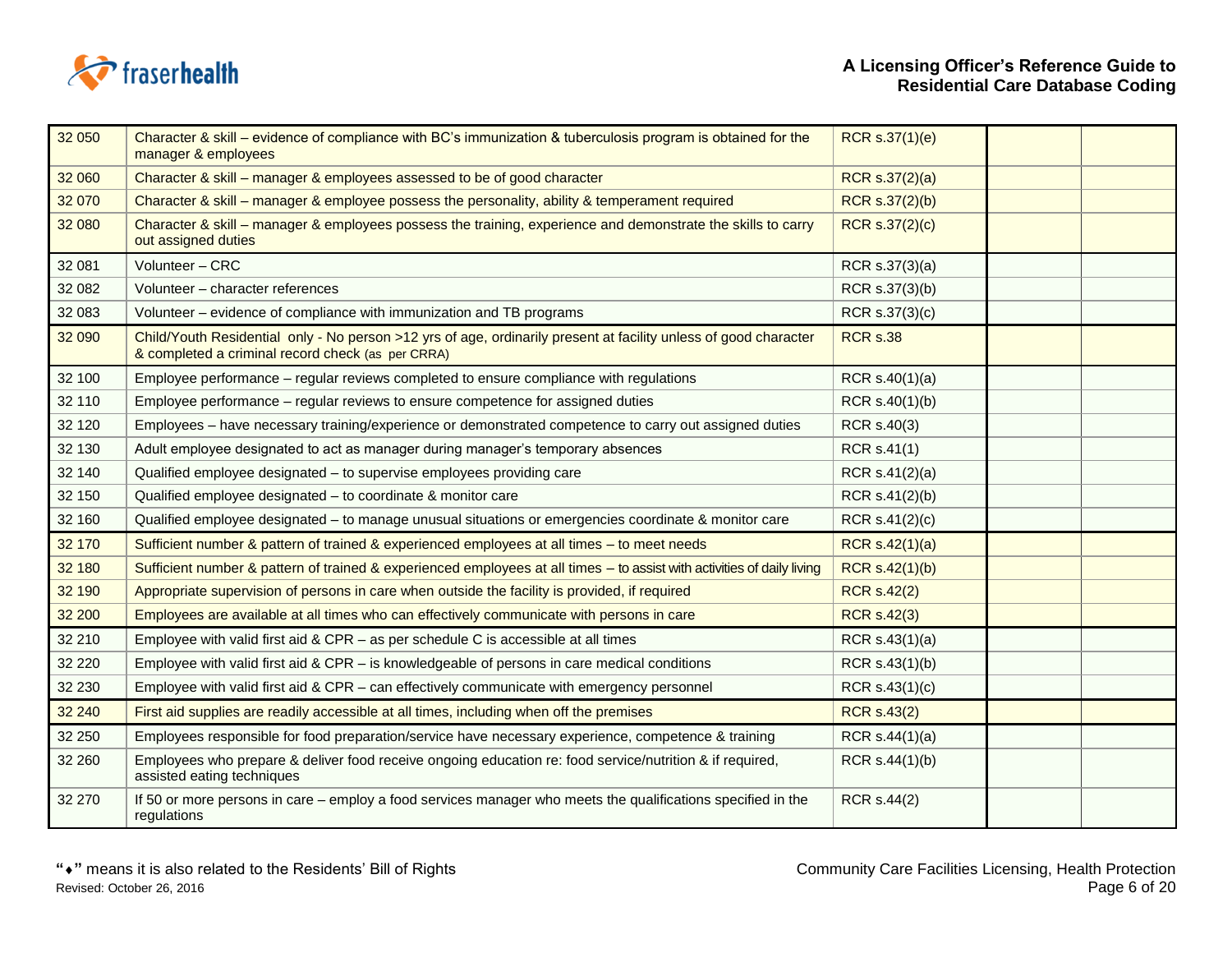

| 32 280 | Activities coordinator - qualified employee designated to organize/ supervise, the physical, social &<br>recreational activities (excludes: Hospice) | RCR s.45(a)           |  |
|--------|------------------------------------------------------------------------------------------------------------------------------------------------------|-----------------------|--|
| 32 290 | Activities coordinator – has sufficient time designated to carry out the activities                                                                  | <b>RCR s.45(b)</b>    |  |
| 32 300 | Activities – sufficient time provided to persons in care to participate                                                                              | RCR S.45(c)           |  |
| 32 310 | Employees - trained in implementation of emergency plan & use of equipment                                                                           | RCR s.51(3)           |  |
| 32 320 | Employees comply with Medication Safety & Advisory Committee policies & procedures                                                                   | RCR s.68(4)           |  |
| 32 330 | Employees who store, handle & administer medications - are 19 yrs or older                                                                           | RCR $s.70(2)(a)$      |  |
| 32 340 | Employees who store, handle & administer medications - are appropriately trained                                                                     | RCR s.70(2)(b)        |  |
| 32 350 | Original, signed criminal record check authorization forms are kept for at least 5 years                                                             | <b>RCR s.92(2)</b>    |  |
| 32 360 | Employee records regarding character & skill requirements are kept during the employee's is employment with<br>the facility                          | RCR $s.92(3)(a)$      |  |
| 32 370 | Criminal record check results & character references for non-employees are kept for as long as they are<br>ordinarily present at the facility        | RCR S.92(3)(b)        |  |
| 32 380 | Character references are returned or destroyed when person no longer employed or ordinarily present                                                  | <b>RCR s.92(4)</b>    |  |
| 32 390 | Employees – of good character who meet standards for employees specified in the regulations                                                          | CCALA $s.7(1)(a)$     |  |
| 32 400 | A facility manager is appointed                                                                                                                      | CCALA S.7(1)(d)       |  |
| 32 410 | Health, safety and dignity of persons in care                                                                                                        | CCALA s. $7(1)(b)(i)$ |  |

|                | <b>Polices &amp; Procedures</b><br><b>Notes</b>                                                                                               |                    |  |  |
|----------------|-----------------------------------------------------------------------------------------------------------------------------------------------|--------------------|--|--|
| 33 010 ♦       | Person or representative advised of - all charges, fees & other payments for accommodation or other services<br>offered                       | RCR $s.48(1)(a)$   |  |  |
| 33 0 $20 \div$ | Person or representative advised of – policy & procedure for expressing concerns, making complaints &<br>resolving disputes                   | RCR $s.48(1)(b)$   |  |  |
| 33 030 ♦       | Person or representative advised of - how to express concern or complaints to the medical health officer                                      | RCR S.48(1)(c)(i)  |  |  |
| 33 040 ♦       | If applicable, person or representative advised of - how to express concern or complaints to the Patient Care<br><b>Quality Review Office</b> | RCR s.48(1)(c)(ii) |  |  |
| 33 050 ♦       | Communication of s.48(1) is appropriate to skills & abilities of person or representative                                                     | RCR s.48(2)        |  |  |
| 33 060         | Emergency plan – have procedures for preparation, mitigation, response, evacuation & recovery from any<br>emergency                           | RCR $s.51(1)(a)$   |  |  |
| 33 070         | Emergency plan – includes plan for the continuous provision of care                                                                           | RCR $s.51(1)(b)$   |  |  |
| 33 080         | Emergency plan – is current & updated when changes occur                                                                                      | <b>RCR s.51(2)</b> |  |  |
| 33 090         | Emergency plan - is prominently displayed                                                                                                     | <b>RCR s.51(4)</b> |  |  |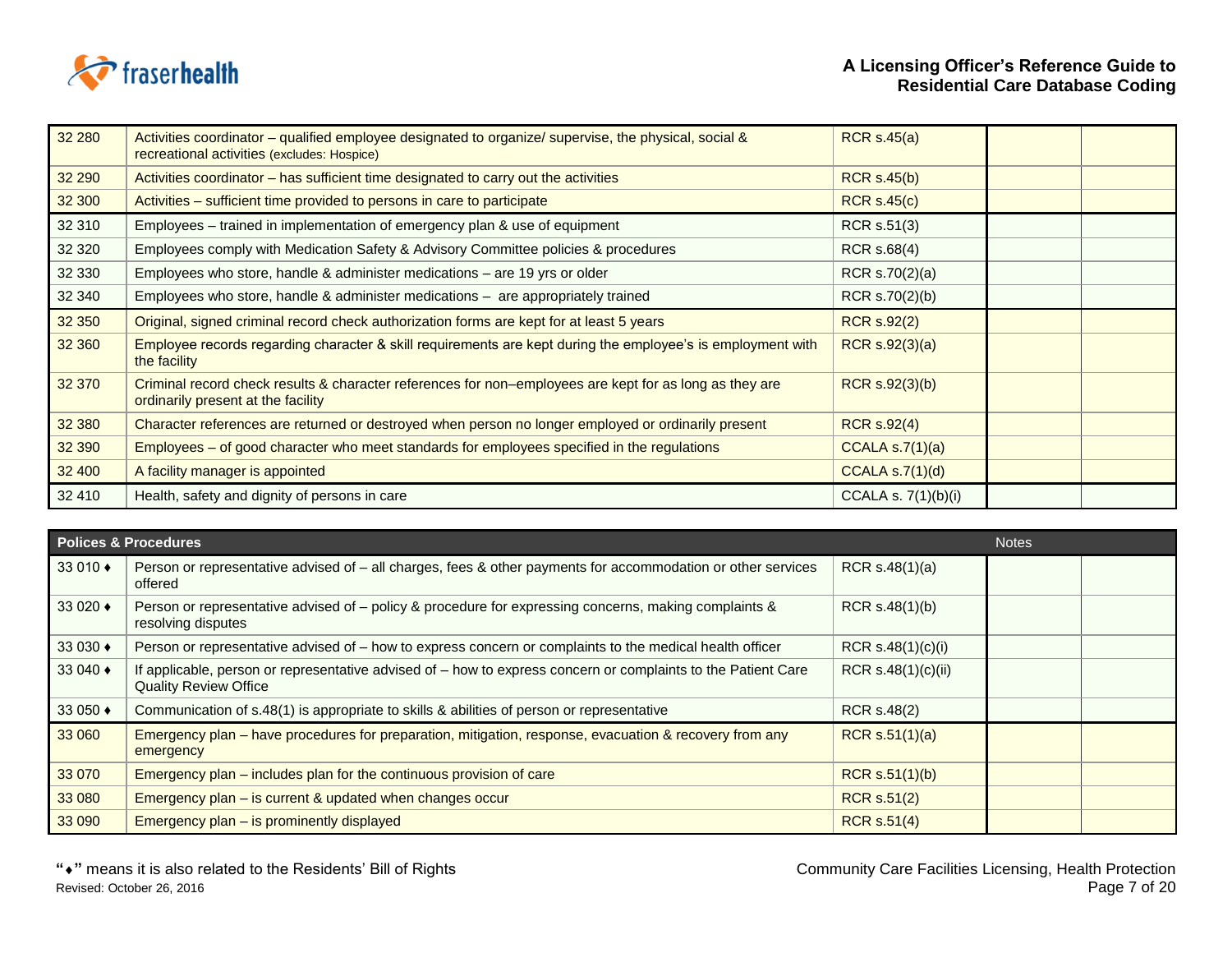

| 33 100 ♦ | Dispute resolution – fair, prompt & effective process for expressing concerns or making a complaint                                                         | RCR s.60(a)           |  |
|----------|-------------------------------------------------------------------------------------------------------------------------------------------------------------|-----------------------|--|
| 33 110 ♦ | Dispute resolution - no retaliation against person in care resulting from expression of concern or a complaint                                              | <b>RCR s.60(b)</b>    |  |
| 33 120 ♦ | Dispute resolution – prompt response to concerns/complaints/disputes                                                                                        | $RCR$ s.60 $(c)$      |  |
| 33 130   | Medication Safety & Advisory Committee - establishes/reviews training/orientation programs for employees<br>who store/ handle/administer medications        | RCR s.68(3)(a)        |  |
| 33 140   | Medication Safety & Advisory Committee - establishes & reviews policies/procedures for safe, effective<br>storage, handling & administration of medications | RCR s.68(3)(b)(i)     |  |
| 33 150   | Medication Safety & Advisory Committee - establishes & reviews the response & reporting of medication errors<br>& adverse reactions                         | RCR s.68(3(b)(ii)     |  |
| 33 160   | Restraint provided in an emergency                                                                                                                          | RCR s.74(1)(a)        |  |
| 33 170   | Restraint used with written agreement - of person in care/parent/representative/closest relative active in the life<br>of the person in care                | RCR s.74(1)(b)(i)     |  |
| 33 180   | Restraint used with written agreement - of medical/ nurse practitioner                                                                                      | RCR s.74(1)(b)(ii)    |  |
| 33 190   | Emergency restraint > 24 hrs with written agreement – from person in care, parent, representative, or closest<br>actively involved relative                 | RCR s.75(2)(a)(i)     |  |
| 33 200   | Emergency restraint > 24 hrs with written agreement - from medical/nurse practitioner                                                                       | RCR s.75(2)(a)(ii)    |  |
| 33 210   | Continued use of emergency restraint for more than 24 hours must comply with conditions of use as per RCR s.73(2)                                           | RCR s.75(2)(b)        |  |
|          |                                                                                                                                                             |                       |  |
| 33 2 20  | Policies & procedures - to guide staff in matters relating to care & supervision                                                                            | RCR $s.85(1)(a)$      |  |
| 33 230   | Policies & procedures - reviewed & if required revised, once/year                                                                                           | <b>RCR s.85(1)(b)</b> |  |
| 33 240   | Policies & procedures - available to employees at all times                                                                                                 | RCR s.85(1)(c)(i)     |  |
| 33 250   | Policies & procedures – available to medical health officer if requested                                                                                    | RCR s.85(1)(c)(ii)    |  |
| 33 260 ♦ | Policies & procedures - available to person in care, if requested                                                                                           | RCR s.85(1)(c)(ii.1)  |  |
| 33 270 ♦ | Policies & procedures - available to parent or representative, if requested                                                                                 | RCR s.85(1)(c)(iii)   |  |
| 33 280   | Policies & procedures - implementation by employees ensured                                                                                                 | RCR s.85(1)(d)        |  |
| 33 281 ♦ | Repayment agreement – if part of service prepaid, written statement of terms and conditions for refund required                                             | CCALA s.19            |  |
| 33 290   | LTC only - Fall prevention policy & procedure - includes assessment of fall risk                                                                            | RCR s.85(2)(a)(i)     |  |
| 33 300   | LTC only – Fall prevention policy & procedure – includes a plan for preventing falls                                                                        | RCR s.85(2)(a)(ii)    |  |
| 33 310   | LTC only - Fall prevention policy & procedure - includes response to a fall (immediate care & subsequent<br>prevention)                                     | RCR s.85(2)(a)(iii)   |  |
| 33 3 20  | Policies & procedures – orientation of new managers & employees (including facility policies/procedures, legislation)                                       | RCR s.85(2)(b)        |  |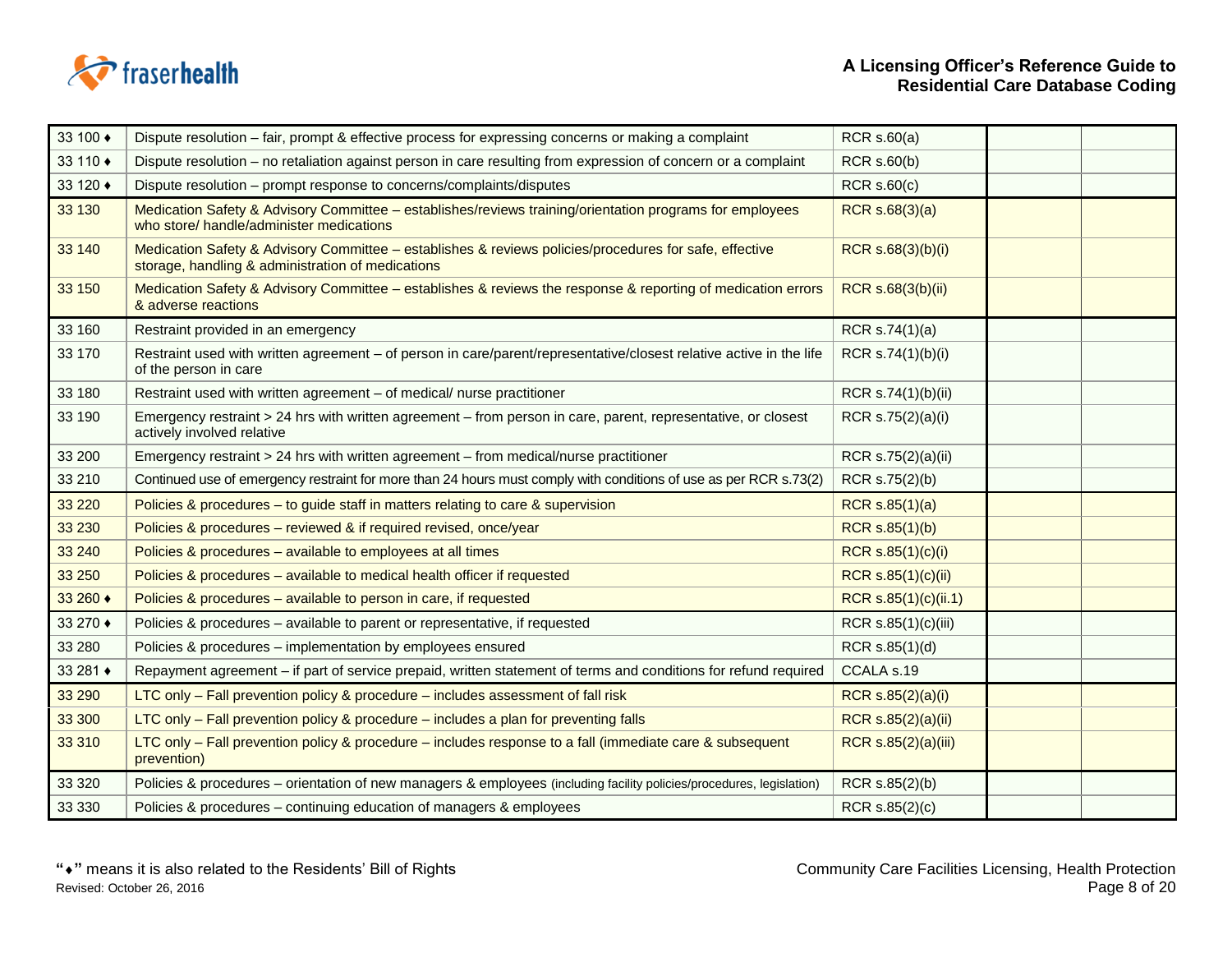

| 33 340  | Policies & procedures – how persons in care, parent/ representative/contact per can express concerns, make<br>complaints/ resolve disputes as per RCR section 60 | RCR s.85(2)(d)             |  |
|---------|------------------------------------------------------------------------------------------------------------------------------------------------------------------|----------------------------|--|
| 33 350  | Policies & procedures – regarding access to person in care who are not employees                                                                                 | RCR s.85(2)(e)             |  |
| 33 360  | Policies & procedures - release of child/youth/adult from facility                                                                                               | RCR s.85(2)(f)             |  |
| 33 370  | Policies & procedures – person authorized to remove person in care, appears incapable of providing safe care                                                     | RCR s.85(2)(f)(i)          |  |
| 33 380  | Policies & procedures – person not authorized to remove person in care requests release of the person in care                                                    | RCR s.85(2)(f)(ii)         |  |
| 33 390  | Policies & procedures - nutrition monitoring of person in care                                                                                                   | RCR $s.85(2)(g)$           |  |
| 33 400  | Policies & procedures - medication monitoring of person in care                                                                                                  | RCR s.85(2)(h)             |  |
| 33 410  | Policies & procedures - emergency restraint use                                                                                                                  | RCR s.85(2)(i)             |  |
| 33 4 20 | Policies & procedures - responding to reportable incidents                                                                                                       | RCR s.85(2)(j)             |  |
| 33 430  | Policies & procedures - if person in care goes missing or wanders off                                                                                            | RCR s.85(2)(k)             |  |
| 33 440  | Policies & procedures - appropriate manner & schedule of record keeping                                                                                          | RCR s.85(2)(l)             |  |
| 33 450  | Policies & procedures – written repayment agreement given at time of prepayment                                                                                  | <b>RCR s.85.1</b>          |  |
| 33 460  | Health, safety and dignity of persons in care                                                                                                                    | <b>CCALA s. 7(1)(b)(i)</b> |  |

|          | Care & Supervision                                                                                                    |                    |  |
|----------|-----------------------------------------------------------------------------------------------------------------------|--------------------|--|
| 34 010   | Persons accommodated only if safe & adequate care received                                                            | <b>RCR s.46(1)</b> |  |
| 34 0 20  | Pre-admission screening - considers delivery of care required (safe/adequate care)                                    | <b>RCR s.47(1)</b> |  |
| 34 030   | Pre-admission screening - considers employee training, experience, numbers of staff, patterns of coverage             | RCR $s.47(2)(a)$   |  |
| 34 040   | Pre-admission screening - considers facility design, construction, equipment                                          | RCR $s.47(2)(b)$   |  |
| 34 050   | Pre-admission screening – considers the needs of the person in care & specific needs identified in care plan          | RCR s.47(2)(c)     |  |
| 34 060   | Pre-admission screening – considers health, safety & dignity of others in care                                        | RCR s.47(2)(d)     |  |
| 34 070   | Pre-admission screening – considers set criteria, advice & information from funding program                           | RCR s.47(2)(e)     |  |
| 34 080   | Admission - assess risk of person in care leaving facility without notification                                       | RCR s.49(3)        |  |
| 34 090   | Health & safety of persons regularly monitored to ensure needs can be met                                             | RCR s.50(1)        |  |
| 34 100   | Sent to hospital without medical or nurse practitioner direction                                                      | RCR $s.50(2)(a)$   |  |
| 34 110   | Transfer to another facility or hospital without appropriate consent (except if on leave under the Mental Health Act) | RCR $s.50(2)(b)$   |  |
| 34 120 ♦ | Abuse or neglect (as defined in Schedule D) while in care or supervision                                              | RCR $s.52(1)(a)$   |  |
| 34 130 ♦ | Food or fluids – deprivation as a form of punishment                                                                  | RCR s.52(1)(b)     |  |
| 34 140   | Food or fluids – used as a form or reward                                                                             | <b>RCR s.52(2)</b> |  |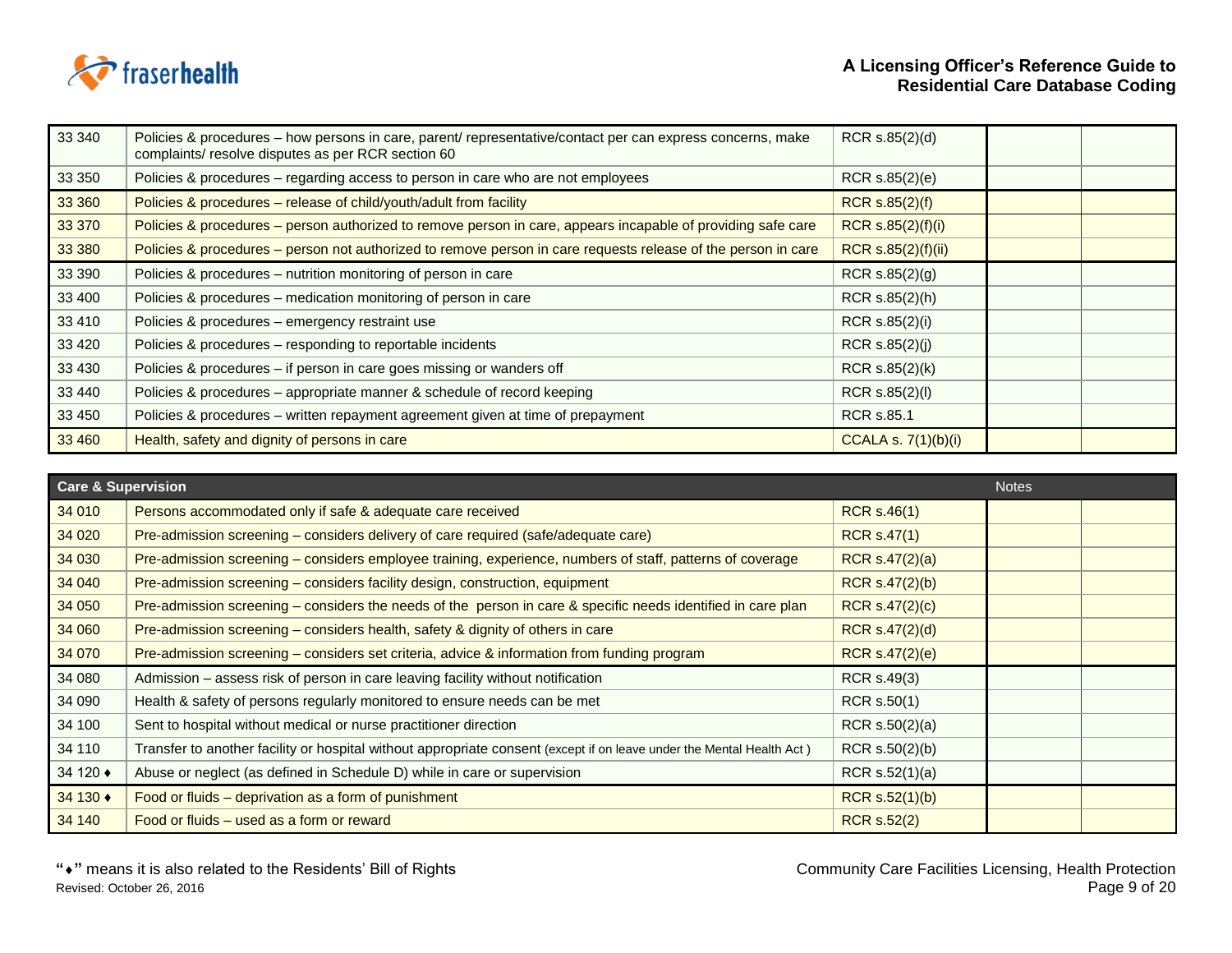

| 34 150   | Privacy of person, bedroom & belongings ensured to greatest extent possible while maintaining health, safety &<br>dignity                                | <b>RCR s.53</b>        |  |
|----------|----------------------------------------------------------------------------------------------------------------------------------------------------------|------------------------|--|
| 34 160   | Assistance provided to obtain health services                                                                                                            | RCR s.54(2)(a)         |  |
| 34 170   | Medical/nurse practitioner can be contacted in emergency                                                                                                 | <b>RCR s.54(2)(b)</b>  |  |
| 34 180   | Dental health exams encouraged at least annually                                                                                                         | RCR s.54(3)(a)         |  |
| 34 190   | Oral health - daily maintenance assistance provided                                                                                                      | RCR s.54(3)(b)(i)      |  |
| 34 200   | Dental - professional dental services obtained as required                                                                                               | RCR s.54(3)(b)(ii)     |  |
| 34 210   | Dental – treatment recommendations & orders by dental health professional followed                                                                       | RCR s.54(3)(b)(iii)    |  |
| 34 2 20  | Identification - documentation with name, facility name & emergency contact information when on temporary<br>leave                                       | <b>RCR s.56(1)</b>     |  |
| 34 230   | Identification - bracelet or other difficult to remove identification if assessed to potentially leave without<br>notification & unable to identify self | <b>RCR s.56(3)</b>     |  |
| 34 240   | Parent or representative has reasonable access to person in care                                                                                         | RCR s.57(1)            |  |
| 34 250 ♦ | Visitors of choice allowed at any time if safe & appropriate                                                                                             | RCR s.57(2)(a)         |  |
| 34 260 ♦ | Privacy provided when communicating with visitors                                                                                                        | RCR s.57(2)(b)         |  |
| 34 270   | Persons with restricted access to a person in care by court order or order under an enactment                                                            | RCR s.57(3)            |  |
| 34 280   | Release or removal from facility only by parent, representative or authorized person                                                                     | RCR s.58(1)            |  |
| 34 290 ♦ | Family / resident council - annual opportunity to establish a council                                                                                    | <b>RCR s.59(a)</b>     |  |
| 34 300 ♦ | Family / resident council - annual opportunity to meet with licensee as council or group to promote collective &<br>individual interests                 | <b>RCR s.59(b)(i)</b>  |  |
| 34 310 ♦ | Family / resident council – annual opportunity to meet with licensee as council or group regarding day to day<br>living decisions                        | <b>RCR s.59(b)(ii)</b> |  |
| 34 320   | Meals provided - in dining areas                                                                                                                         | RCR s.63(3)(a)         |  |
| 34 330   | Meals provided - by temporary tray service if temporarily unable to attend dining area                                                                   | RCR s.63(3)(b)         |  |
| 34 340   | Meals provided - by ongoing room tray service for physical & mental circumstances of person in care                                                      | RCR s.63(3)(c)(i)      |  |
| 34 350   | Ongoing tray service - indicated in care plan                                                                                                            | RCR s.63(3)(c)(ii)     |  |
| 34 360   | Ongoing tray service - approved by medical/nurse practitioner                                                                                            | RCR s.63(3)(c)(iii)    |  |
| 34 370   | Ongoing tray service - reassessed every 30 days by medical/nurse practitioner/dietitian                                                                  | RCR s.63(3)(c)(iv)     |  |
| 34 380   | Ongoing tray service - not for convenience of employees                                                                                                  | <b>RCR s.63(4)</b>     |  |
| 34 390   | Sufficient time & assistance provided to eat safely & comfortably                                                                                        | RCR s.63(5)            |  |
| 34 400   | Children not fed by means of propped bottle                                                                                                              | RCR s.67(2)            |  |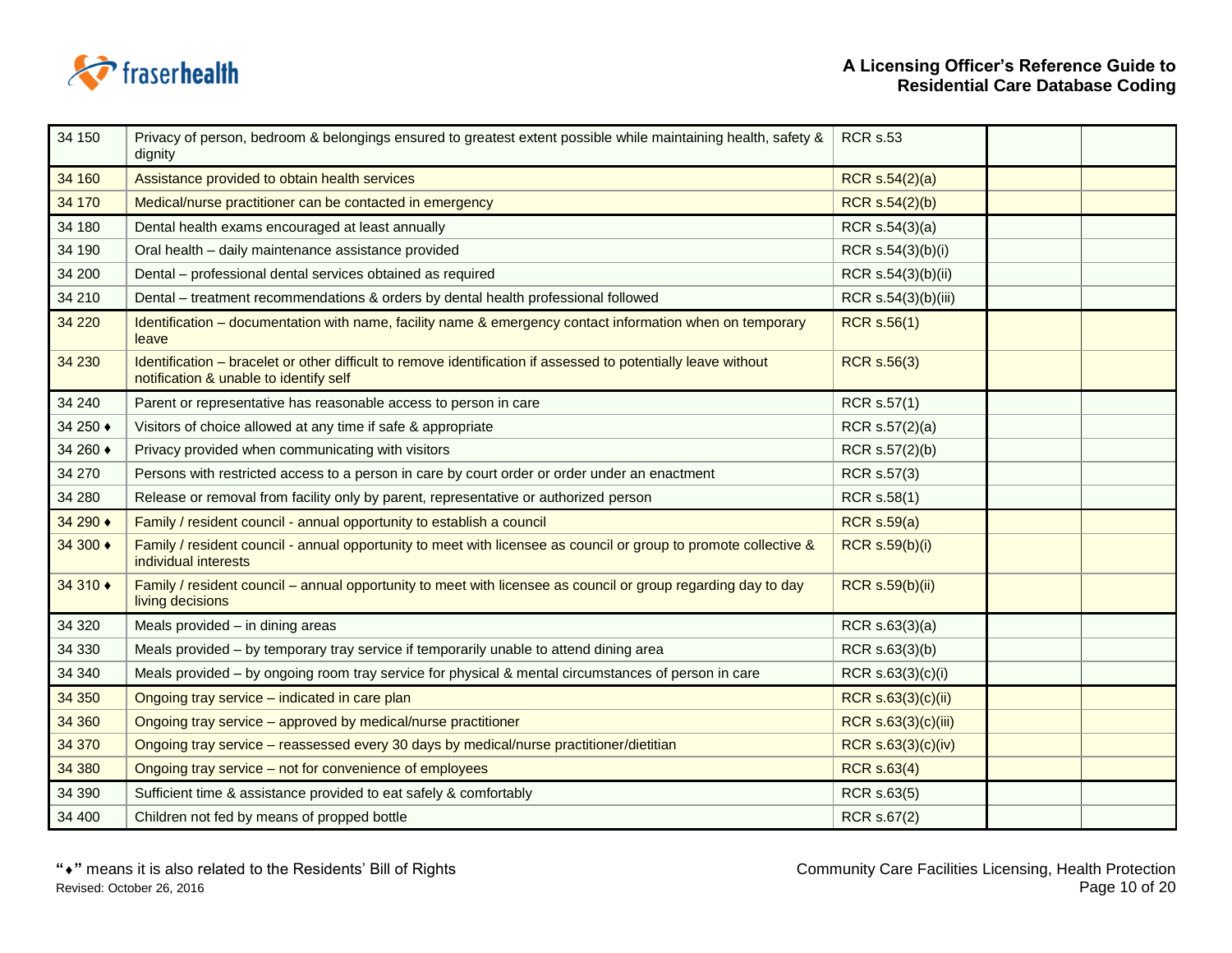

 $\overline{\phantom{a}}$ 

| 34 410   | Restraint use – only if necessary to protect person in care or others                                                         | <b>RCR s.73(1)(a)</b> |  |
|----------|-------------------------------------------------------------------------------------------------------------------------------|-----------------------|--|
| 34 4 20  | Restraint use – considers nature of restraint, duration of use & minimal as possible                                          | RCR s.73(1)(b)        |  |
| 34 430   | Restraint use - safety, physical & emotional dignity monitored during & assessed after use                                    | RCR s.73(1)(c)        |  |
| 34 440   | Restraint use - all alternatives have been considered                                                                         | RCR s.73(2)(a)        |  |
| 34 450   | Restraint use - employees trained in alternatives to restraint, appropriateness of alternatives, use/monitoring<br>restraints | RCR s.73(2)(b)(i)     |  |
| 34 460   | Restraint use - care plan instructions followed                                                                               | RCR s.73(2)(b)(ii)    |  |
| 34 470   | Restraint use - use/ type/ duration of use documented in care plan                                                            | RCR s.73(2)(c)        |  |
| 34 480   | Emergency restraint – following implementation the person in care involved is debriefed regarding use                         | RCR s.73(3)(a)(i)     |  |
| 34 490   | Emergency restraint – following implementation any witness to the use is debriefed regarding use                              | RCR s.73(3)(a)(ii)    |  |
| 34 500   | Emergency restraint – following implementation each employee involved is debriefed regarding use                              | RCR s.73(3)(a)(iii)   |  |
| 34 510   | Emergency restraint - advice/information provided in debrief after use, is documented in care plan                            | RCR s.73(3)(b)        |  |
| 34 5 20  | Restraint use - not used for as punishment/discipline                                                                         | <b>RCR s.74(2)(a)</b> |  |
| 34 530   | Restraint use - not used for convenience of employees                                                                         | RCR s.74(2)(b)        |  |
| 34 540   | Restraint use – need for restraint reassessed within 24 hours after first use                                                 | <b>RCR s.75(1)</b>    |  |
| 34 550   | Approved restraint use - administered for more than 24hrs, reassessed as per time in care plan                                | RCR s.75(3)(a)(i)     |  |
| 34 560   | Approved restraint use - administered for more than 24hrs reassessed at time specified by as per time in care plan            | RCR s.75(3)(a)(ii)    |  |
| 34 570   | Approved restraint use - when possible reassessment incl. consultation w/ persons who agreed to use                           | RCR s.75(3)(b)        |  |
| 34 580 ♦ | Care plan – person in care, or if not capable their representative, to participate in development                             | RCR s.81(2)(a)        |  |
| 34 590 ♦ | Care plan – developed considering abilities, physical, social, emotional needs & cultural/spiritual preferences               | RCR s.81(2)(b)        |  |
| 34 600   | Care plan – includes plan for medications & self-administered medications (if approved)                                       | RCR s.81(3)(a)(i)     |  |
| 34 610   | Care plan - includes behavioural interventions if applicable                                                                  | RCR s.81(3)(a)(ii)    |  |
| 34 620   | Care plan – includes the type, nature & reassessment frequency of approved restraints, if any                                 | RCR s.81(3)(a)(iii)   |  |
| 34 630   | Care plan - includes oral health plan                                                                                         | RCR s.81(3)(b)        |  |
| 34 640   | Care plan - includes nutrition plan and assessment of nutritional status                                                      | RCR s.81(3)(c)(i)     |  |
| 34 650   | Care plan – includes provision of nutrition & therapeutic diets                                                               | RCR s.81(3)(c)(ii)    |  |
| 34 660   | Care plan - includes recreation/leisure plan                                                                                  | RCR s.81(3)(d)        |  |
| 34 670   | Care plan – includes fall prevention plan & risk assessment for falls (for LTC & persons who may be prone to falling)         | RCR s.81(3)(e)(i)     |  |
| 34 680   | Care plan – includes plan for fall prevention (for LTC & persons who may be prone to falling)                                 | RCR s.81(3)(e)(ii)    |  |
| 34 690   | Care plan – includes follow-up on falls that have occurred (for LTC & persons who may be prone to falling)                    | RCR s.81(3)(e)(iii)   |  |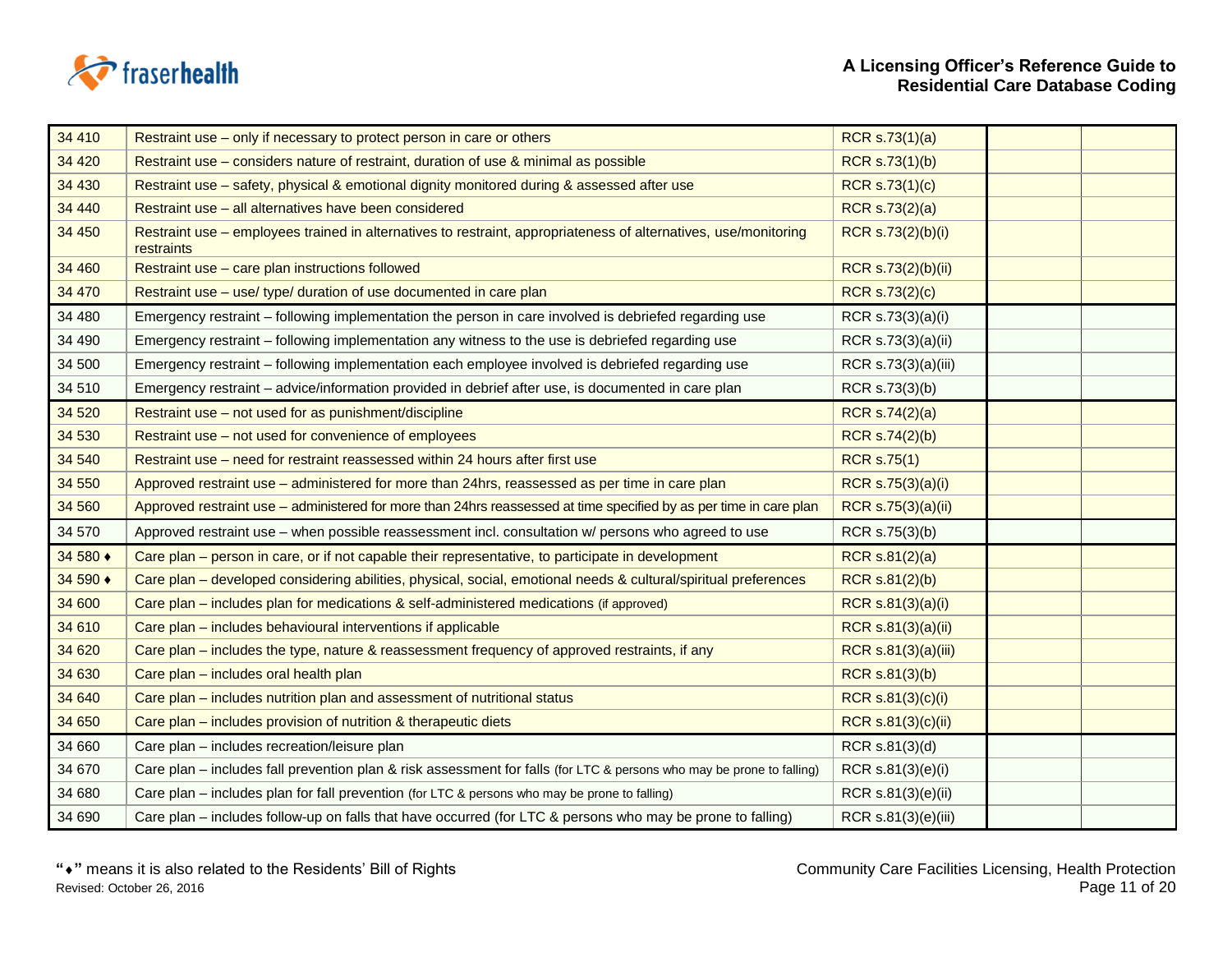

| 34 700   | Care plan – if risk for missing/wandering, plan to prevent leaving included                                                                            | RCR s.81(3)(f)(i)                                                        |  |
|----------|--------------------------------------------------------------------------------------------------------------------------------------------------------|--------------------------------------------------------------------------|--|
| 34 710   | Care plan - if risk for missing/wandering, search plan included                                                                                        | RCR s.81(3)(f)(ii)                                                       |  |
| 34 720   | Care plan - if child/youth, includes any written parental instructions                                                                                 | RCR s.81(3)(g)                                                           |  |
| 34 730   | Care plan – include any condition or requirement under the Mental Health Act, an enactment, or court order<br>associated with admission, if applicable | RCR s.81(3)(h)                                                           |  |
| 34 740   | Care plan – regularly monitored to ensure proper implementation                                                                                        | RCR $s.81(4)(a)$                                                         |  |
| 34 750   | Care plan – reviewed & modified - if substantial change in circumstances                                                                               | RCR s.81(4)(b)(i)                                                        |  |
| 34 760   | Care plan - reviewed & modified - at least once per year                                                                                               | RCR s.81(4)(b)(ii)                                                       |  |
| 34 770 ♦ | Care plan – person in care encourage to participate in review & modification                                                                           | RCR s.81(4)(c)                                                           |  |
| 34 780   | Care plan - care/supervision consistent with terms & conditions                                                                                        | <b>RCR s.82</b>                                                          |  |
| 34 790   | 24 or fewer persons - Nutrition plan per person developed by licensee                                                                                  | RCR $s.83(1)(a)$                                                         |  |
| 34 800   | Nutrition plan if no dietitian involved - considers physical or mental condition                                                                       | RCR s.83(1)(b)(i)                                                        |  |
| 34 810   | Nutrition plan if no dietitian involved - considers history of feeding issues                                                                          | RCR s.83(1)(b)(ii)                                                       |  |
| 34 8 20  | Nutrition plan if no dietitian involved - considers other factors                                                                                      | RCR s.83(1)(b)(iii)                                                      |  |
| 34 830   | Greater than 24 persons - nutrition plan developed with dietitian assistance                                                                           | <b>RCR s.83(2)</b>                                                       |  |
| 34 840   | Greater than 24 persons – nutrition plan developed without dietitian regularly reviewed                                                                | RCR s.83(3)(a)                                                           |  |
| 34 850   | Greater than 24 persons - nutrition plan developed with dietitian regularly reviewed with dietitian                                                    | RCR s.83(3)(b)                                                           |  |
| 34 860   | Nutrition plan - reviewed with a dietitian if requested or required by - health care provider                                                          | RCR s.83(3)(c)(i)                                                        |  |
| 34 870   | Nutrition plan – reviewed with a dietitian if requested or required by – MHO                                                                           | RCR s.83(3)(c)(ii)                                                       |  |
| 34 880   | Nutrition plan – reviewed with a dietitian if requested or required by – funding program                                                               | RCR s.83(3)(c)(iii)                                                      |  |
| 34 890   | Nutrition plan - advice sought immediately if significant unintentional weight change (excludes: Hospice)                                              | RCR s.83(4)(b)                                                           |  |
| 34 900   | Nutrition plan - reason for refusal or inability to weigh is documented                                                                                | RCR s.83(5)(a)                                                           |  |
| 34 910   | Nutrition plan - advice sought immediately if refusal or inability to weigh & significant unintentional weight<br>change noted                         | RCR s.83(5)(b)                                                           |  |
| 34 920   | Signed advance directive or level of intervention - not required nor condition for admission or continued<br>residency                                 | <b>DOLSOP Advanced</b><br><b>Directives &amp; Care Plans</b>             |  |
| 34 930   | Advance directive or level of intervention – requirement to sign is contravention of CCALA s. 7(1)(b) – Rights of<br><b>Adult Persons in Care</b>      | <b>DOLSOP Advanced</b><br><b>Directives &amp; Care Plans</b>             |  |
| 34 940   | Person in care is presumed capable of making personal decisions (as per legislation) until contrary is<br>demonstrated                                 | <b>DOLSOP</b> Agreement in<br>Writing to the Use of<br><b>Restraints</b> |  |
| 34 950   | Health, safety and dignity of persons in care                                                                                                          | CCALA s. 7(1)(b)(i)                                                      |  |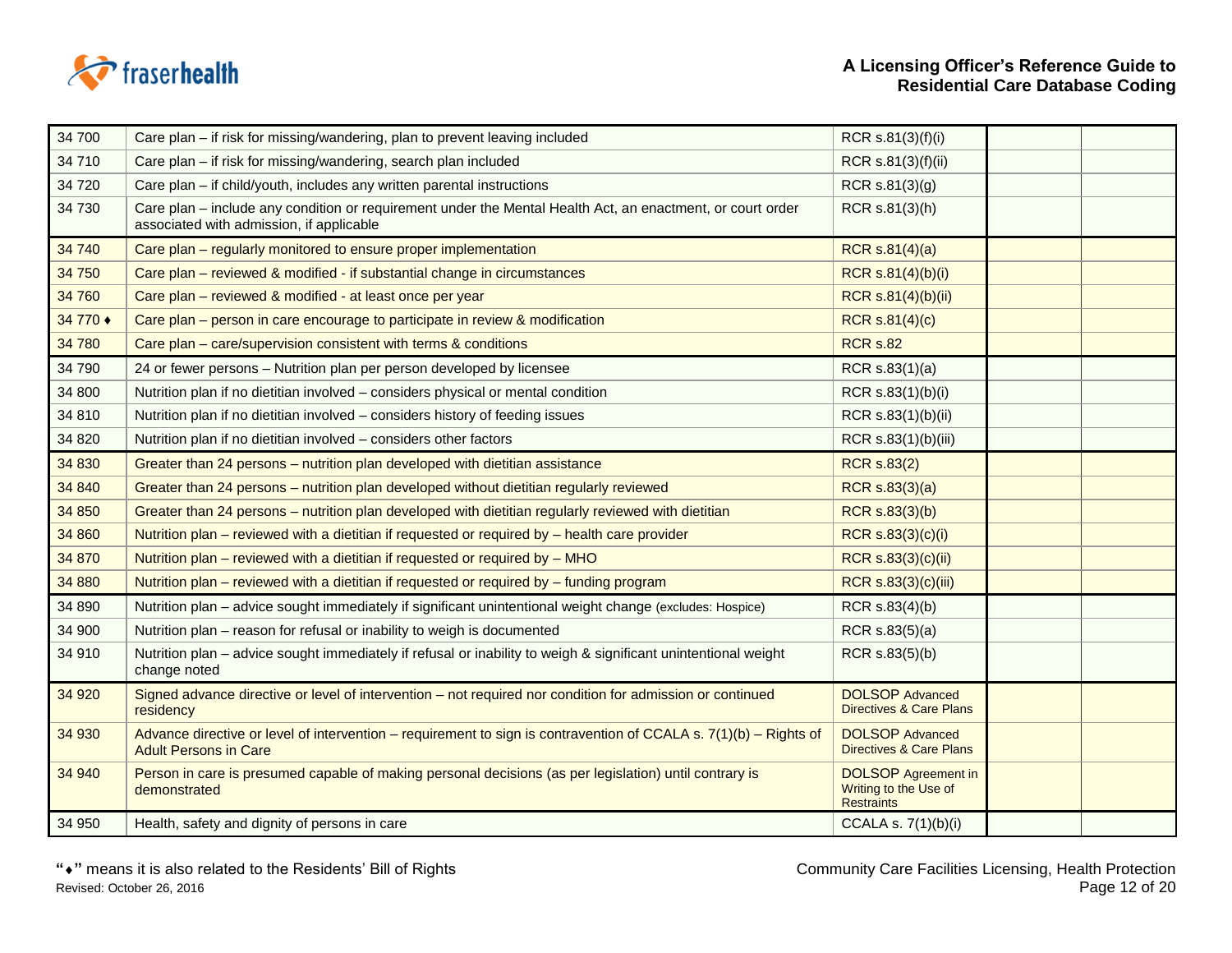

|         | Hygiene & Communicable Disease Control                                                                                                                                                 |                                                                              | <b>Notes</b> |  |
|---------|----------------------------------------------------------------------------------------------------------------------------------------------------------------------------------------|------------------------------------------------------------------------------|--------------|--|
| 35 010  | Employees – evidence of compliance with BC immunization & tuberculosis programs                                                                                                        | <b>RCR s.39(1)</b>                                                           |              |  |
| 35 0 20 | Admissions – evidence of compliance with BC immunization & tuberculosis programs                                                                                                       | <b>RCR s.49(1)</b>                                                           |              |  |
| 35 030  | Program to instruct & assist persons in maintaining health & hygiene                                                                                                                   | <b>RCR s.54(1)</b>                                                           |              |  |
| 35 040  | Food is safely prepared, stored, served & handled                                                                                                                                      | RCR s.63(1)                                                                  |              |  |
| 35 050  | Persons in care involved in preparation or service of food is adequately supervised to ensure food is safely<br>prepared & handled                                                     | RCR s.65(2)                                                                  |              |  |
| 35 060  | Notification within 24 hrs to medical health officer of reportable communicable disease as per Schedule A -<br><b>Communicable Disease Regulation</b>                                  | <b>RCR s.76(2)</b>                                                           |              |  |
| 35 070  | Regular review of immunization status of persons in care & development of outbreak prevention & control (see<br>also FH Respiratory Outbreak Protocol in Residential Care if >20 beds) | <b>DOLSOP</b> Immunization<br>of Adult Persons in<br><b>Residential Care</b> |              |  |
| 35 080  | Health, safety and dignity of persons in care                                                                                                                                          | CCALA s. $7(1)(b)(i)$                                                        |              |  |

| <b>Medication</b> |                                                                                                                                          |                    | <b>Notes</b> |  |
|-------------------|------------------------------------------------------------------------------------------------------------------------------------------|--------------------|--------------|--|
| 36 010            | Medication safety advisory committee includes - manager or designate                                                                     | RCR $s.68(1)(a)$   |              |  |
| 36 0 20           | Medication safety advisory committee includes - supervising pharmacist                                                                   | $RCR$ s.68(1)(b)   |              |  |
| 36 030            | Medication safety advisory committee includes - health care provider supervising health care services (if applicable)                    | RCR s.68(1)(c)     |              |  |
| 36 040            | Supervising pharmacist - on medication, safety and advisory committee                                                                    | RCR $s.68(2)(a)$   |              |  |
| 36 050            | Supervising pharmacist – inspects medication storage area                                                                                | RCR $s.68(2)(b)$   |              |  |
| 36 060            | Supervising pharmacist - consults with employees respecting medication interactions/problems                                             | RCR s.68(2)(c)     |              |  |
| 36 070            | Pharmacist - packages all medications                                                                                                    | RCR $s.69(1)(a)$   |              |  |
| 36 080            | Pharmacist – records all medications on medication administration record                                                                 | RCR s.69(1)(b)     |              |  |
| 36 090            | Medications administration - medication remain in original labeled container or package until administered,<br>unless authorized by MSAC | RCR s.69(2)        |              |  |
| 36 100            | Medication administration - only medications prescribed or ordered by medical/nurse practitioner are administered                        | RCR s.70(1)        |              |  |
| 36 110            | Medication administration - by employees only                                                                                            | RCR s.70(3)(a)     |              |  |
| 36 120            | Medication administration - appropriate arrangements if person absent from the facility                                                  | RCR s.70(3)(b)     |              |  |
| 36 130            | Medication self-administration - plan approved by medication safety advisory committee & medical/nurse practitioner                      | RCR $s.70(4)(a)$   |              |  |
| 36 140            | Medication self-administration - plan included in care plan                                                                              | RCR $s.70(4)(b)$   |              |  |
| 36 150            | Directions for use – no handwritten changes on medication container or package                                                           | <b>RCR s.71(a)</b> |              |  |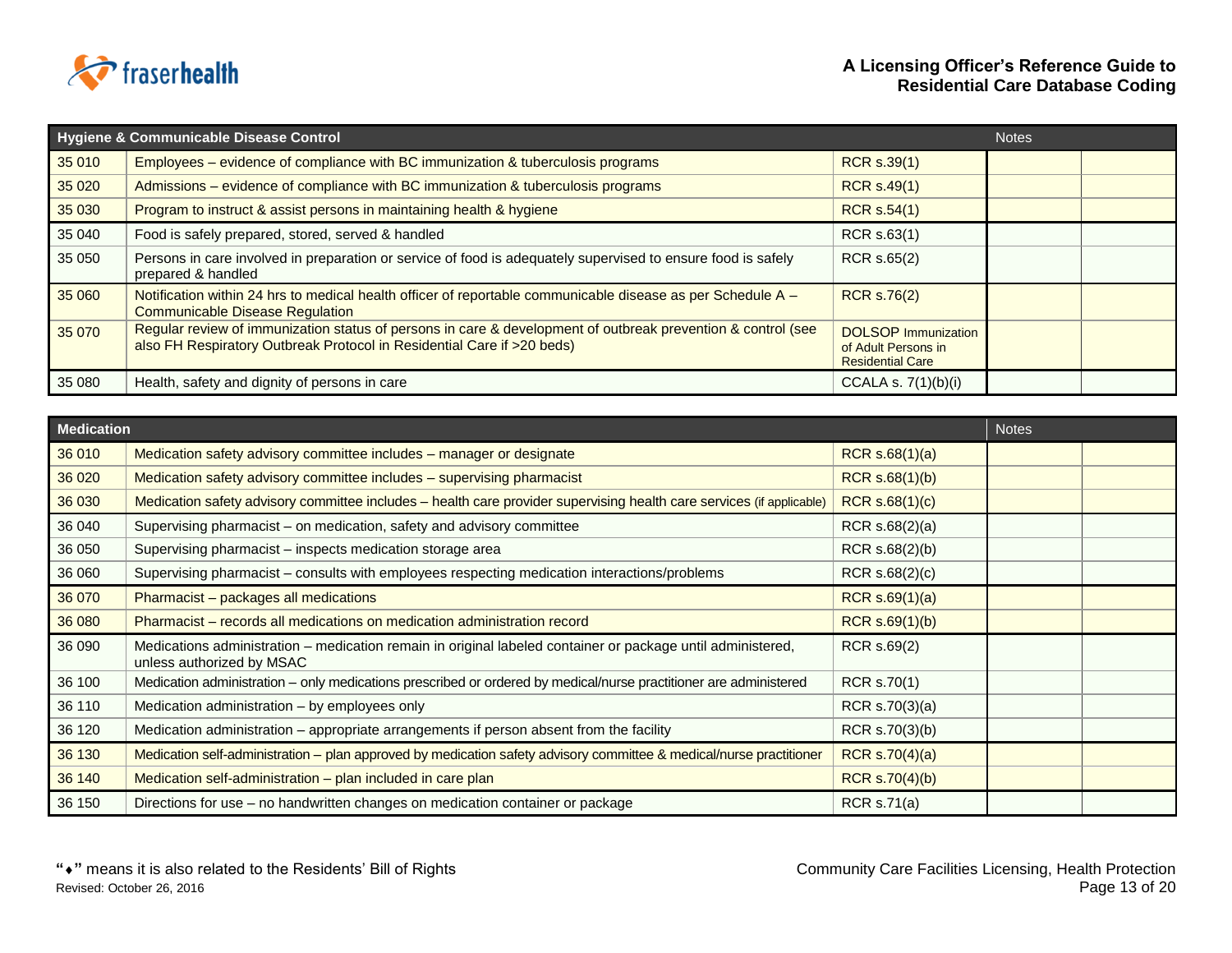

| 36 160 | Medications returned to pharmacy – if no longer required | RCR $s.72(a)$         |  |
|--------|----------------------------------------------------------|-----------------------|--|
| 36 170 | Medications returned to pharmacy – if expired            | RCR s.72(b)           |  |
| 36 180 | Health, safety and dignity of persons in care            | CCALA s. $7(1)(b)(i)$ |  |

|         | <b>Nutrition &amp; Food Services</b>                                                               |                       | <b>Notes</b> |  |
|---------|----------------------------------------------------------------------------------------------------|-----------------------|--------------|--|
| 37 010  | Menu – if admitted for 6 weeks or fewer, developed at least weekly                                 | RCR $s.62(1)(a)$      |              |  |
| 37 0 20 | Menu – if admitted for greater than 6 weeks, develop a minimum 4 week cycle menu                   | RCR s.62(1)(b)        |              |  |
| 37 030  | Menu - includes daily morning, noon & evening meals with 3 food groups per meal                    | RCR $s.62(2)(a)$      |              |  |
| 37 040  | Menu – includes minimum 2 nutritious snack with 2 food groups per snack                            | RCR s.62(2)(b)        |              |  |
| 37 050  | Menu – considers the nutrition plan of each person, nutrition needs, age, gender & activity level  | RCR s.62(2)(c)(i)     |              |  |
| 37 060  | Menu - considers food preferences & cultural background                                            | RCR s.62(2)(c)(ii)    |              |  |
| 37 070  | Menu - considers seasonal variations                                                               | RCR s.62(2)(c)(iii)   |              |  |
| 37 080  | Menu - considers texture, colour, food safety, taste & visual appeal                               | RCR s.62(2)(c)(iv)    |              |  |
| 37 090  | Menu – substitutions made from same group & have similar nutritional value                         | RCR s.62(2)(d)        |              |  |
| 37 100  | Menu – is followed within reason & meets nutritional needs if unable to follow                     | <b>RCR s.62(3)</b>    |              |  |
| 37 110  | Food prepared & served - to meet personal preferences & cultural background to extent possible     | RCR s.63(2)           |              |  |
| 37 120  | Morning meal served between 7–9 a.m. (excluding: CYR)                                              | RCR s.64(1)(a)        |              |  |
| 37 130  | Noon meal served between 11:45am - 1pm (excluding: CYR)                                            | RCR s.64(1)(b)        |              |  |
| 37 140  | Evening meal served after 5 pm (excluding: CYR)                                                    | RCR s.64(1)(c)        |              |  |
| 37 150  | Snacks provided at times to meet needs                                                             | RCR s.64(1)(d)        |              |  |
| 37 160  | CYR only - Meals & snack provided at times to meet needs of persons                                | <b>RCR s.64(2)</b>    |              |  |
| 37 170  | Brunch provided on weekends & holidays instead of morning/noon meal if preferred                   | <b>RCR s.64(3)</b>    |              |  |
| 37 180  | Packed meal/snack provided without charge if absent during meal service                            | <b>RCR s.64(4)</b>    |              |  |
| 37 190  | Adequate food to meet personal nutritional needs                                                   | RCR s.66(1)           |              |  |
| 37 200  | Fluids in sufficient quantity & variation to meet needs & preferences                              | RCR s.66(2)           |              |  |
| 37 210  | Nutrition supplements ordered by medical/nurse practitioner or required by nutrition plan provided | RCR s.67(1)(a)        |              |  |
| 37 220  | Tube feedings ordered by medical/nurse practitioner provided                                       | <b>RCR s.67(1)(b)</b> |              |  |
| 37 230  | Eating aids, personal assistance, supervision - provided if difficulty eating                      | RCR s.67(1)(c)(i)     |              |  |
| 37 240  | Eating aids, personal assistance, supervision - provided if required by nutrition plan             | RCR s.67(1)(c)(ii)    |              |  |
| 37 250  | Health, safety and dignity of persons in care                                                      | CCALA s. 7(1)(b)(i)   |              |  |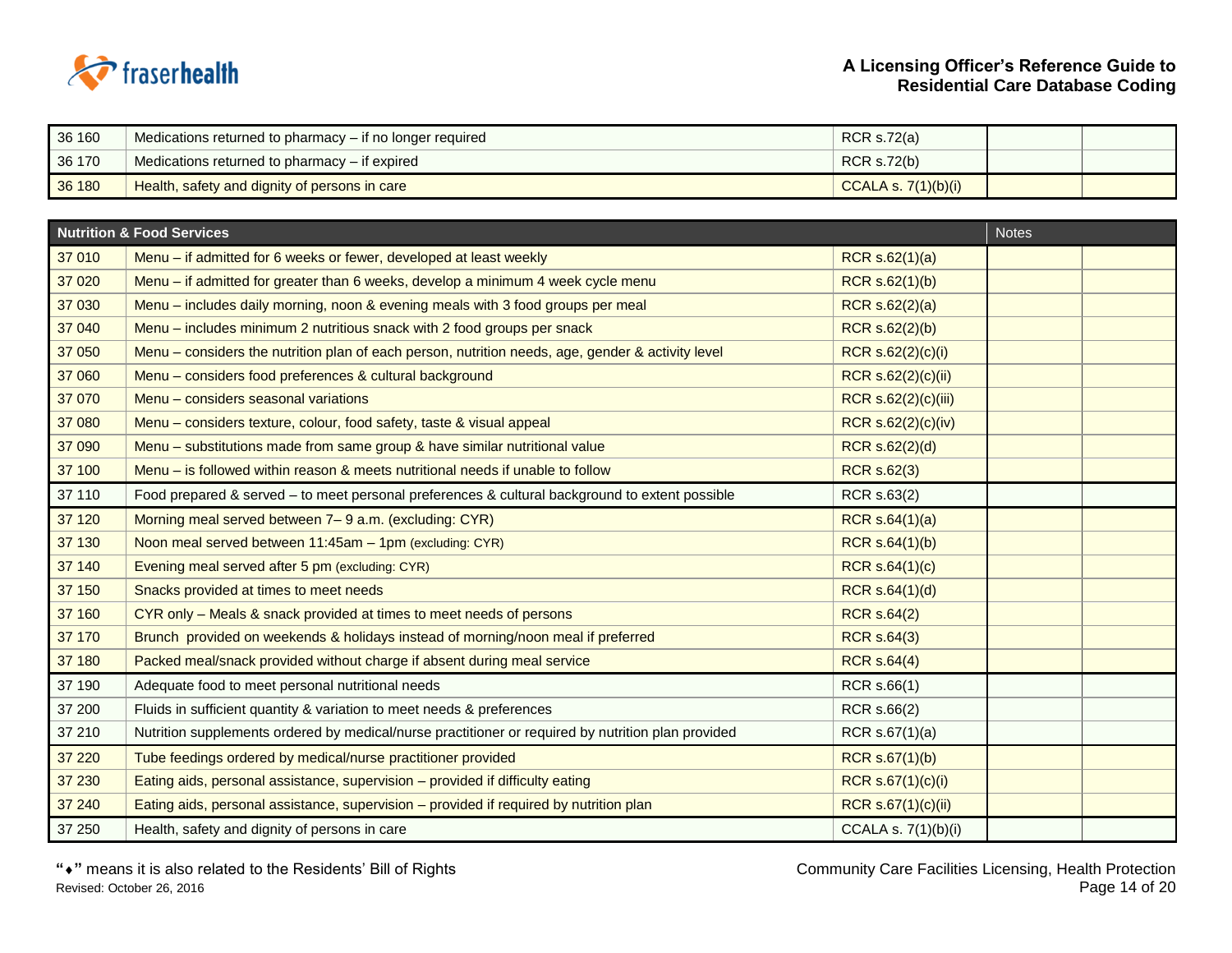

| <b>Program</b> |                                                                                                                                                   |                       | <b>Notes</b> |  |
|----------------|---------------------------------------------------------------------------------------------------------------------------------------------------|-----------------------|--------------|--|
| 38 010         | Planned program of activities - physical, social, recreational activities suitable to meet needs & provided<br>without charge (excludes: Hospice) | RCR $s.55(1)(a)(i)$   |              |  |
| 38 0 20        | Planned program of activities - objective of care plan met (excludes: Hospice)                                                                    | RCR s.55(1)(a)(ii)    |              |  |
| 38 030         | Planned program of activities - participation encouraged (excludes: Hospice)                                                                      | RCR $s.55(1)(b)(i)$   |              |  |
| 38 040         | Planned program of activities - participation in community activities encouraged (excludes: Hospice)                                              | RCR s.55(1)(b)(ii)    |              |  |
| 38 050         | Opportunities offered to participate in activities offered beyond the regular activity program at additional cost                                 | <b>RCR s.55(2)</b>    |              |  |
| 38 060         | Activity program – sufficient quantity & variety of supplies, materials & equipment provided without charge                                       | RCR $s.55(3)(a)$      |              |  |
| 38 070         | Activity program - supplies, materials & equipment readily accessible & safe                                                                      | RCR s.55(3)(b)        |              |  |
| 38 080         | Participation in menu planning, meal preparation, food service & related activities encouraged as per care plan,<br>if practical                  | RCR s.65(1)           |              |  |
| 38 090         | Health, safety and dignity of persons in care                                                                                                     | CCALA s. $7(1)(b)(i)$ |              |  |

|         | <b>Records &amp; Reporting</b>                                                                                                                                                      |                        | <b>Notes</b> |  |
|---------|-------------------------------------------------------------------------------------------------------------------------------------------------------------------------------------|------------------------|--------------|--|
| 39 001  | Child/Youth Res. Only - Emerg. Services / Helpline for Children - inform of right to contact                                                                                        | RCR s.24.1(2)(a)       |              |  |
| 39 002  | Child/Youth Res. Only - Emerg. Services / Helpline for Children - provide contact information                                                                                       | RCR $s.24.1(2)(b)$     |              |  |
| 39 003  | Child/Youth Res. Only – Emerg. Services / Helpline for Children – provide reliable communications equipment                                                                         | RCR s.24.1(2)(c)       |              |  |
| 39 010  | Height & weight recorded on admission                                                                                                                                               | RCR s.49(2)            |              |  |
| 39 0 20 | Adverse medication reactions – recorded on medication administration record                                                                                                         | RCR s.70(5)(a)         |              |  |
| 39 030  | Adverse medication reactions – medical/nurse practitioner & pharmacist notified; any ordered changes to<br>directions for use promptly recorded on medication administration record | RCR s.70(5)(b)(i)      |              |  |
| 39 040  | Changes in direction for medication use - promptly record in medication administration record                                                                                       | <b>RCR s.71(b)(i)</b>  |              |  |
| 39 050  | Changes in direction for medication use - promptly notify dispensing pharmacy                                                                                                       | <b>RCR s.71(b)(ii)</b> |              |  |
| 39 060  | Illness or injury – parent, representative or contact person immediately notified                                                                                                   | RCR s.76(1)            |              |  |
| 39 070  | Reportable incidents – parent, representative, or contact person immediately notified                                                                                               | RCR s.77(2)(a)         |              |  |
| 39 080  | Reportable incidents – medical/nurse practitioner immediately notified                                                                                                              | RCR s.77(2)(b)         |              |  |
| 39 090  | Reportable incidents - medical health officer immediately notified, in form & manner required                                                                                       | RCR s.77(2)(c)         |              |  |
| 39 100  | Reportable incidents - funding program immediately notified (if applicable)                                                                                                         | RCR s.77(2)(d)         |              |  |
| 39 110  | Hospice only – parent, representative or contact person & medical/nurse practitioner immediately notified of<br>expected death                                                      | RCR s.77(3)(b)         |              |  |
| 39 1 20 | Hospice only – medical health officer & funding program (if applicable) notified within 30 days of expected death                                                                   | <b>RCR s.77(3)(c)</b>  |              |  |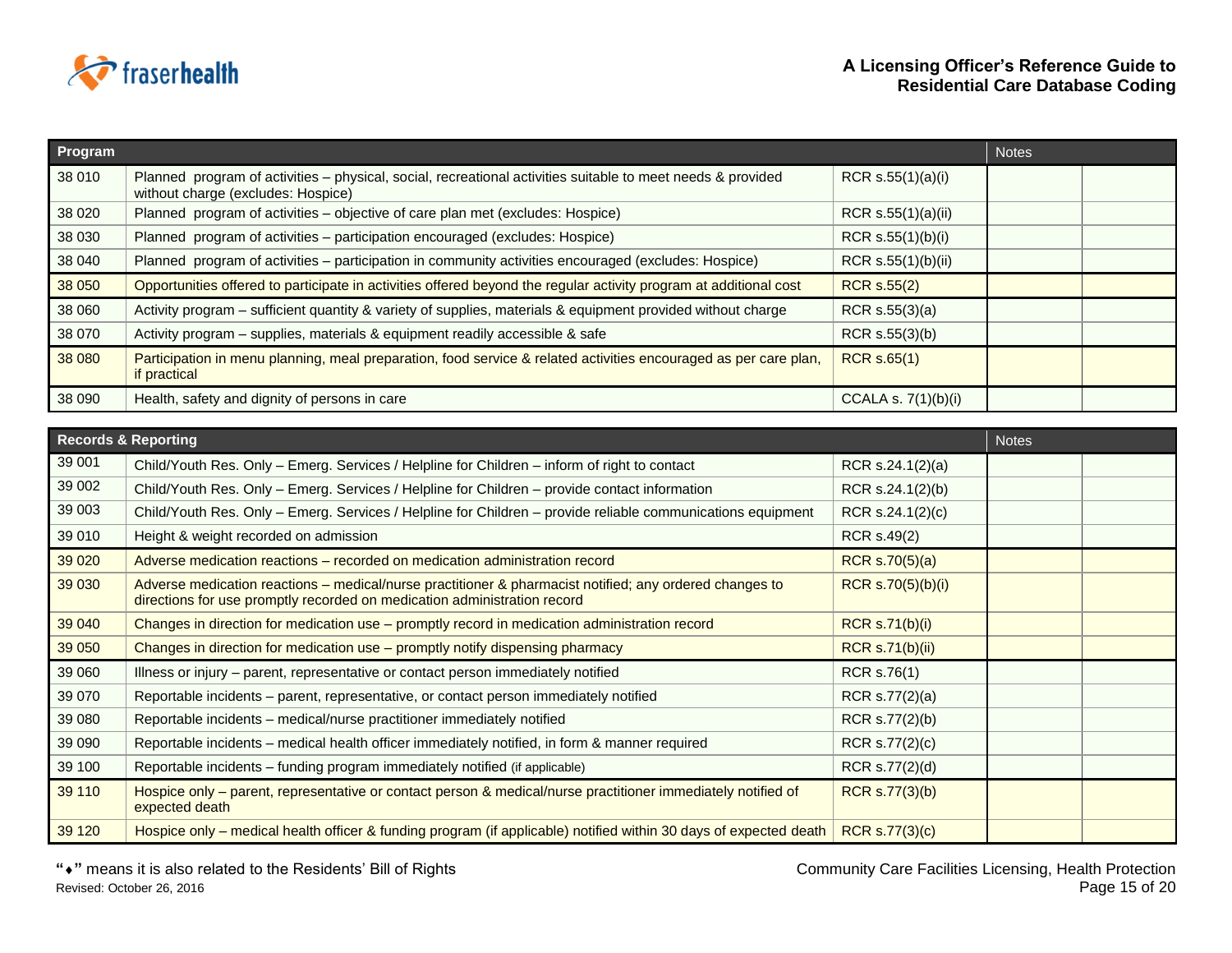

| 39 130   | Person in care records – include name, sex, date of birth, medical insurance plan number and immunization status                               | RCR s.78(1)(a)        |  |
|----------|------------------------------------------------------------------------------------------------------------------------------------------------|-----------------------|--|
| 39 140   | Person in care records - include admission date                                                                                                | RCR s.78(1)(b)        |  |
| 39 150   | Person in care records – include contact information for parent/representative or contact person                                               | RCR s.78(1)(c)        |  |
| 39 160   | Person in care records – include emergency information to describe & identify person in care                                                   | RCR s.78(1)(d)        |  |
| 39 170   | Person in care records - include identification of any person who are legally restricted or prohibited access                                  | RCR s.78(1)(e)(i)     |  |
| 39 180   | Person in care records – include identification of any person who are determined to pose a risk                                                | RCR s.78(1)(e)(ii)    |  |
| 39 181   | Person in care records - record of information provided as per RCR s.24.1 (Helpline for Children)                                              | RCR s.78(1.1)         |  |
| 39 190   | Person in care records - include medication records showing all medications administered                                                       | <b>RCR s.78(2)(a)</b> |  |
| 39 200   | Person in care records - includes medication records shows date, amount and time medications administered                                      | RCR s.78(2)(b)        |  |
| 39 210   | Person in care records – includes appropriate written consent to call a medical/nurse practitioner/ambulance in<br>case of accident or illness | RCR s.78(3)(a)        |  |
| 39 2 20  | Person in care records - for children, written consent to release child to someone other than parent                                           | RCR s.78(3)(b)        |  |
| 39 230   | Records kept of - all monies/valuable/other things held in trust or safekeeping                                                                | RCR s.79(1)(a)        |  |
| 39 240   | Records kept of - disbursements made using person in cares money                                                                               | RCR s.79(1)(b)        |  |
| 39 250   | Records kept of – fees charged to hold or administer money, valuables or other things                                                          | RCR s.79(1)(c)(i)     |  |
| 39 260   | Records kept of - fees charged to make disbursement on behalf of persons in care                                                               | RCR s.79(1)(c)(ii)    |  |
| 39 270   | Records kept of - of monies/valuables/other things held and returned upon move or death                                                        | RCR s.79(1)(d)        |  |
| 39 280   | Receipts issued/obtained for items held, disbursements made, fees charged & items returned                                                     | <b>RCR s.79(2)</b>    |  |
| 39 290 ♦ | Short term care plan - developed on admission                                                                                                  | RCR s.80(1)           |  |
| 39 300 ♦ | Short term care plan - includes required care plan information                                                                                 | RCR s.80(2)           |  |
| 39 310 ♦ | If admitted for > 30 days, a comprehensive care plan is developed within 30 days                                                               | RCR s.81(1)           |  |
| 39 320   | Weight monitored monthly (excludes: Hospice)                                                                                                   | RCR s.83(4)(a)        |  |
| 39 330   | Monthly weight recorded in nutrition plan (excludes: Hospice)                                                                                  | RCR s.83(4)(c)        |  |
| 39 340   | Restraint use - type & nature of restraint recorded in care plan                                                                               | <b>RCR s.84(a)</b>    |  |
| 39 350   | Restraint use - reason for restraint recorded in care plan                                                                                     | <b>RCR s.84(b)</b>    |  |
| 39 360   | Restraint use - alternatives considered, implemented & rejected recorded in care plan                                                          | <b>RCR s.84(c)</b>    |  |
| 39 370   | Restraint use - restraint duration & monitoring recorded in care plan                                                                          | <b>RCR s.84(d)</b>    |  |
| 39 380   | Restraint use - reassessment results recorded in care plan                                                                                     | <b>RCR s.84(e)</b>    |  |
| 39 390   | Restraint use - employee compliance with use of restraints recorded in care plan                                                               | <b>RCR s.84(f)</b>    |  |
| 39 400   | Copy of medication polices/procedures developed available                                                                                      | RCR s.85(3)           |  |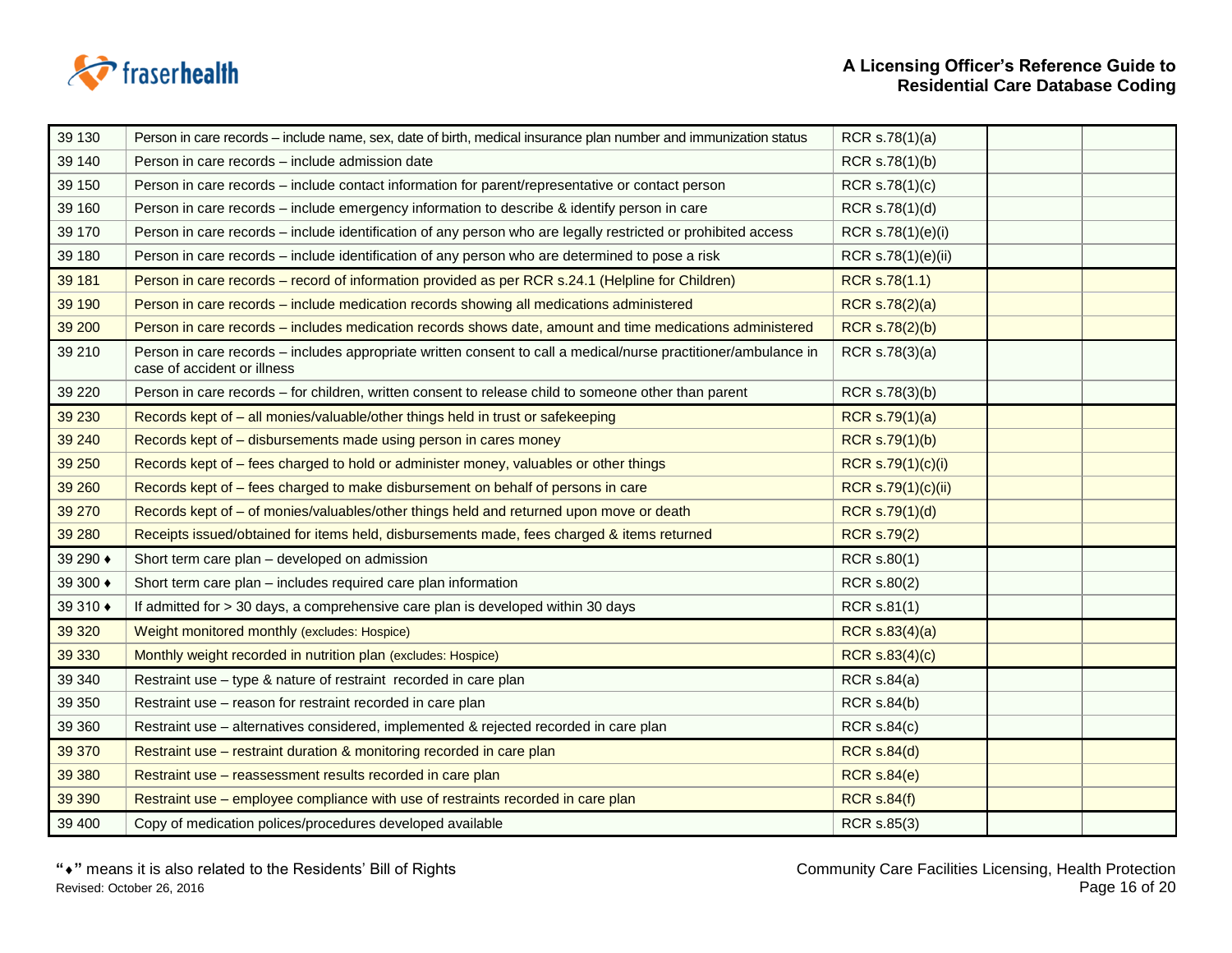

| 39 401 ♦ | Repayment agreement – Licensee must keep a copy of the agreement that is given to those who prepay                                                          | RCR 85.1(2)(a)     |  |
|----------|-------------------------------------------------------------------------------------------------------------------------------------------------------------|--------------------|--|
| 39 402 ♦ | Repayment agreement - Licensee must keep current record of those who have received the prepayment agreement                                                 | RCR 85.1(2)(b)     |  |
| 39 410   | Record kept - employee criminal record checks                                                                                                               | <b>RCR s.86(a)</b> |  |
| 39 4 20  | Record kept - employee character references                                                                                                                 | <b>RCR s.86(b)</b> |  |
| 39 430   | Record kept - employee compliance re: immunizations & TB status                                                                                             | <b>RCR s.86(c)</b> |  |
| 39 440   | Record kept – employee performance reviews & attendance at education sessions                                                                               | <b>RCR s.86(d)</b> |  |
| 39 450   | Record kept - food purchases                                                                                                                                | <b>RCR s.87(a)</b> |  |
| 39 460   | Record kept - menus/ menu substitutions                                                                                                                     | <b>RCR s.87(b)</b> |  |
| 39 470   | Record kept - results of food services/nutrition care monitoring                                                                                            | <b>RCR s.87(c)</b> |  |
| 39 480   | Record kept - employee attendance at food service/nutrition care education/ training programs                                                               | <b>RCR s.87(d)</b> |  |
| 39 490   | Record kept – non-reportable, minor accidents, illnesses, medication errors not requiring medical attention                                                 | <b>RCR s.88(a)</b> |  |
| 39 500   | Record kept - unexpected incidents                                                                                                                          | <b>RCR s.88(b)</b> |  |
| 39 510   | Record kept - reportable incidents                                                                                                                          | <b>RCR s.88(c)</b> |  |
| 39 5 20  | Record kept - respecting expressed complaints, concerns & responses                                                                                         | <b>RCR s.89(1)</b> |  |
| 39 530   | LTC only - Record kept - liability insurance                                                                                                                | RCR s.89(2)(a)     |  |
| 39 540   | LTC only - Record kept - family/resident council (as per s. 59)                                                                                             | RCR s.89(2)(b)     |  |
| 39 550   | LTC only - Record kept - individual nutrition needs (as per s. 66)                                                                                          | RCR s.89(2)(c)     |  |
| 39 560   | LTC only - Record kept - medication administration (as per s. 70)                                                                                           | RCR s.89(2)(d)     |  |
| 39 570   | Separate financial records maintained & comply with acceptable accounting practices                                                                         | <b>RCR s.90(1)</b> |  |
| 39 580   | Required records - are current                                                                                                                              | RCR s.91(1)(a)     |  |
| 39 590   | Required records - are separate for each facility operated                                                                                                  | RCR s.91(1)(b)     |  |
| 39 600   | Person in care records respecting money/valuables, care plans, policies/procedures, minor/reportable<br>incidents, complaints/compliance maintained on-site | RCR s.91(2)(a)     |  |
| 39 610   | Records (other than person in care) maintained in location that can be retrieved upon request                                                               | RCR s.91(2)(b)     |  |
| 39 6 20  | Records produced on demand to medical health officer                                                                                                        | RCR s.91(2)(c)     |  |
| 39 630   | Person in care records stored in manner to prevent unauthorized access                                                                                      | RCR s.91(3)        |  |
| 39 640   | Records maintained for 1 year unless directed otherwise per s.92(2) to (5)                                                                                  | <b>RCR s.92(1)</b> |  |
| 39 650   | Person in care records maintained for minimum 2 years from the date of discharge                                                                            | <b>RCR s.92(5)</b> |  |
| 39 660   | Record of complaints, concerns & responses maintained for minimum 2 years                                                                                   | <b>RCR s.92(6)</b> |  |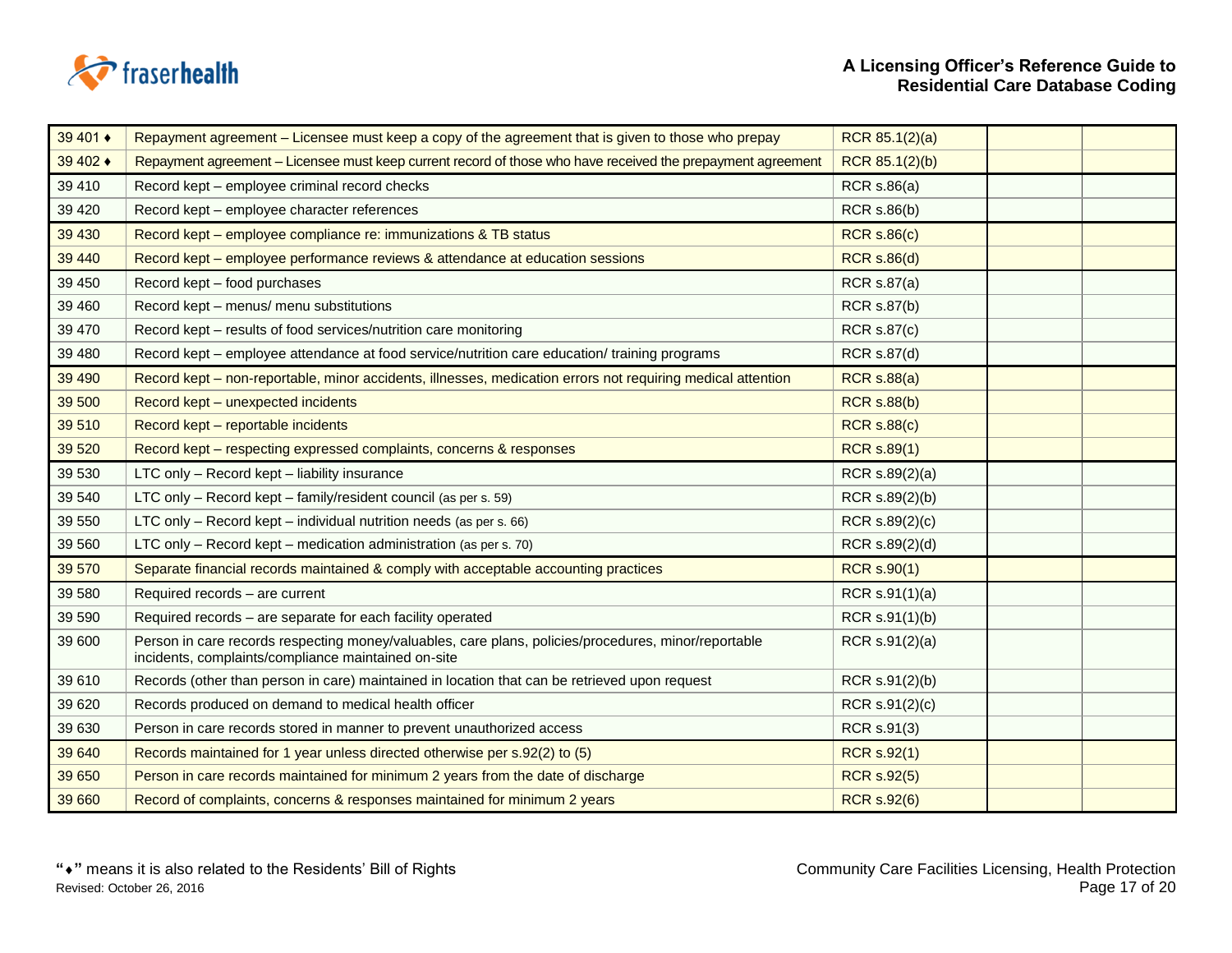

| 39 670 ♦ | Confidentiality of person in care records/personal information maintained                                        | <b>RCR s.93</b>                            |  |
|----------|------------------------------------------------------------------------------------------------------------------|--------------------------------------------|--|
| 39 680   | Issues re: end of life planning & advance directives may be discussed/documented during care plan<br>development | DOLSOP Advanced<br>Directives & Care Plans |  |
| 39 690   | Health, safety and dignity of persons in care                                                                    | CCALA s. $7(1)(b)(i)$                      |  |

| <b>Resident Bill of Rights</b><br><b>Notes</b> |                                                                                                                                               |                                               |  |  |
|------------------------------------------------|-----------------------------------------------------------------------------------------------------------------------------------------------|-----------------------------------------------|--|--|
|                                                | <b>Commitment to care</b>                                                                                                                     |                                               |  |  |
| 40 010                                         | A care plan developed specifically for him or her                                                                                             | CCALA $s.7(1)(b)(ii)$<br>Schedule 1-1(a)      |  |  |
| 40 0 20                                        | A care plan developed based on his or her unique abilities, physical, social and emotional needs, and cultural<br>and spiritual preferences   | CCALA $s.7(1)(b)(ii)$<br>Schedule 1-1(b)      |  |  |
|                                                | Rights to health, safety and dignity                                                                                                          |                                               |  |  |
| 40 030                                         | To be treated in a manner, and to live in an environment, that promotes his or her health, safety and dignity                                 | CCALA $s.7(1)(b)(ii)$<br>Schedule 1-2(a)      |  |  |
| 40 040                                         | To be protected from abuse and neglect                                                                                                        | CCALA s.7(1)(b)(ii)<br>Schedule 1-2(b)        |  |  |
| 40 050                                         | To have his or her lifestyle and choices respected and supported, and to pursue social, cultural, religious,<br>spiritual and other interests | CCALA s.7(1)(b)(ii)<br>Schedule 1-2(c)        |  |  |
| 40 060                                         | To have his or her personal privacy respected, including in relation to his or her records, bedroom, belongings<br>and storage spaces         | CCALA $s.7(1)(b)(ii)$<br>Schedule 1-2(d)      |  |  |
| 40 070                                         | To receive visitors and to communicate with visitors in private                                                                               | CCALA $s.7(1)(b)(ii)$<br>Schedule 1-2(e)      |  |  |
| 40 080                                         | To keep and display personal possessions, pictures and furnishings in his or her bedroom                                                      | CCALA $s.7(1)(b)(ii)$<br>Schedule 1-2(f)      |  |  |
|                                                | <b>Rights to participation and freedom of expression</b>                                                                                      |                                               |  |  |
| 40 090                                         | To participate in the development & implementation of his or her care plan                                                                    | CCALA $s.7(1)(b)(ii)$<br>Schedule 1-3(a)      |  |  |
| 40 100                                         | To establish & participate in a resident or family council to represent the interests of persons in care                                      | <b>CCALA s.7(1)(b)(ii)</b><br>Schedule 1-3(b) |  |  |
| 40 110                                         | To have his or her family or representative participate on a resident or family council on their own behalf                                   | <b>CCALA s.7(1)(b)(ii)</b><br>Schedule 1-3(c) |  |  |
| 40 120                                         | To have access to a fair and effective process to express concerns, make complaints or resolve disputes within<br>the facility                | <b>CCALA s.7(1)(b)(ii)</b><br>Schedule 1-3(d) |  |  |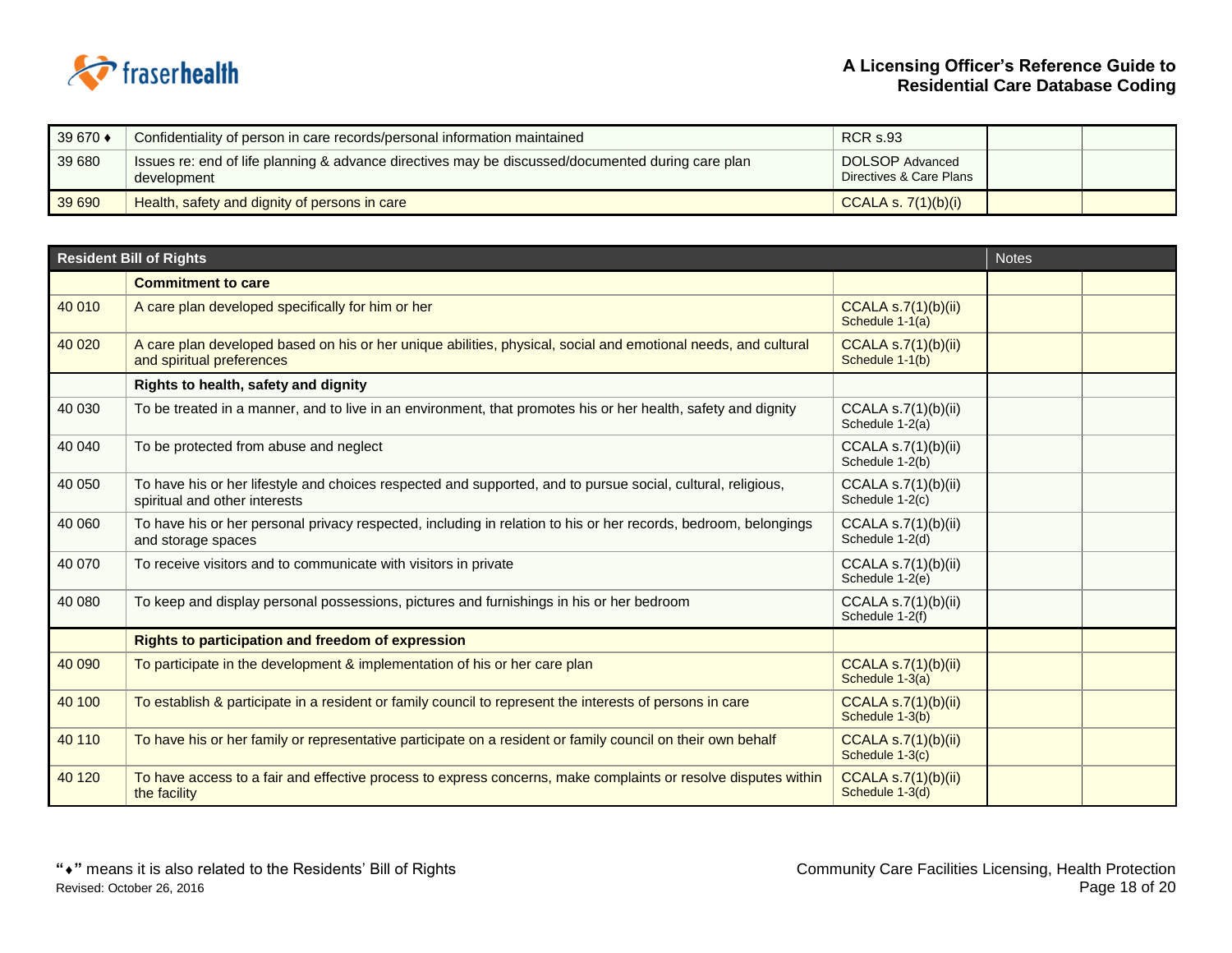

| 40 130 | To be informed as to how to make a complaint to an authority outside the facility                                                                                                                | CCALA $s.7(1)(b)(ii)$<br>Schedule 1-3(e) |  |
|--------|--------------------------------------------------------------------------------------------------------------------------------------------------------------------------------------------------|------------------------------------------|--|
| 40 140 | To have his or her family or representative exercise the rights under this clause on his or her behalf                                                                                           | CCALA $s.7(1)(b)(ii)$<br>Schedule 1-3(f) |  |
|        | Rights to transparency and accountability                                                                                                                                                        |                                          |  |
| 40 150 | To have ready access to copies of all laws, rules & policies affecting service provided to him or her                                                                                            | CCALA $s.7(1)(b)(ii)$<br>Schedule 1-4(a) |  |
| 40 160 | To have ready access to a copy of the most recent routine inspection record made under the Act                                                                                                   | CCALA $s.7(1)(b)(ii)$<br>Schedule 1-4(b) |  |
| 40 170 | To be informed in advance of all charges, fees and other amounts that he or she must pay for accommodation<br>and services received through the facility                                         | CCALA $s.7(1)(b)(ii)$<br>Schedule 1-4(c) |  |
| 40 180 | If any part of the cost of accommodation or services is prepaid, to receive at the time of prepayment a written<br>statement setting out the terms & conditions under which a refund may be made | CCALA $s.7(1)(b)(ii)$<br>Schedule 1-4(d) |  |
| 40 190 | To have his or her family or representative informed of the matters described in clause 4 of the resident's bill of<br>rights                                                                    | CCALA $s.7(1)(b)(ii)$<br>Schedule 1-4(e) |  |

| <b>Additional CCALA Sections</b> |                                                                                                                                       |                               | <b>Notes</b> |
|----------------------------------|---------------------------------------------------------------------------------------------------------------------------------------|-------------------------------|--------------|
| 50 010                           | Without a licence – Must not operate a facility                                                                                       | CCALA s.5(a)                  |              |
| 50 0 20                          | Without a licence – Must not provide care in a facility                                                                               | CCALA S.5(b)                  |              |
| 50 030                           | Without a licence – Must not accommodate someone who requires care                                                                    | CCALA s.5(c)                  |              |
| 50 040                           | Adult – to be licensee or manager                                                                                                     | CCALA s.6                     |              |
| 50 050                           | Health, safety and dignity of persons in care                                                                                         | CCALA S.7(1)(b)(i)            |              |
| 50 060                           | *** Do not use                                                                                                                        |                               |              |
| 50 070                           | Inspection - facility open at all times, any part                                                                                     | CCALA $s.9(1)(a)$             |              |
| 50 080                           | Inspection - financial/other records available                                                                                        | CCALA $s.9(1)(b)$             |              |
| 50 090                           | Inspection - all matters, including operations, employees, persons in care, treatment & rehabilitation program                        | CCALA S.9(1)(c)               |              |
| 50 100                           | Inspection - may make record of all matters and condition of facility                                                                 | CCALA $s.9(1)(d)$             |              |
| 50 109                           | Licence – expires automatically if not operating during consecutive 12 months                                                         | CCALA S.10(a)                 |              |
| 50 110                           | Licence – must be surrendered if expired                                                                                              | CCALA s.10(b)                 |              |
| 50 111                           | Licensee (other than corporation) – good character                                                                                    | CCALA s. $11(2)(a)(i)$        |              |
| 50 112                           | Licensee (other than corporation) - training, experience and other qualifications required                                            | CCALA s. 11(2)(a)(ii)         |              |
| 50 113                           | Licensee (other than corporation) – personality, ability and temperament to maintain the spirit, dignity and<br>individuality of PICs | <b>CCALA s. 11(2)(a)(iii)</b> |              |